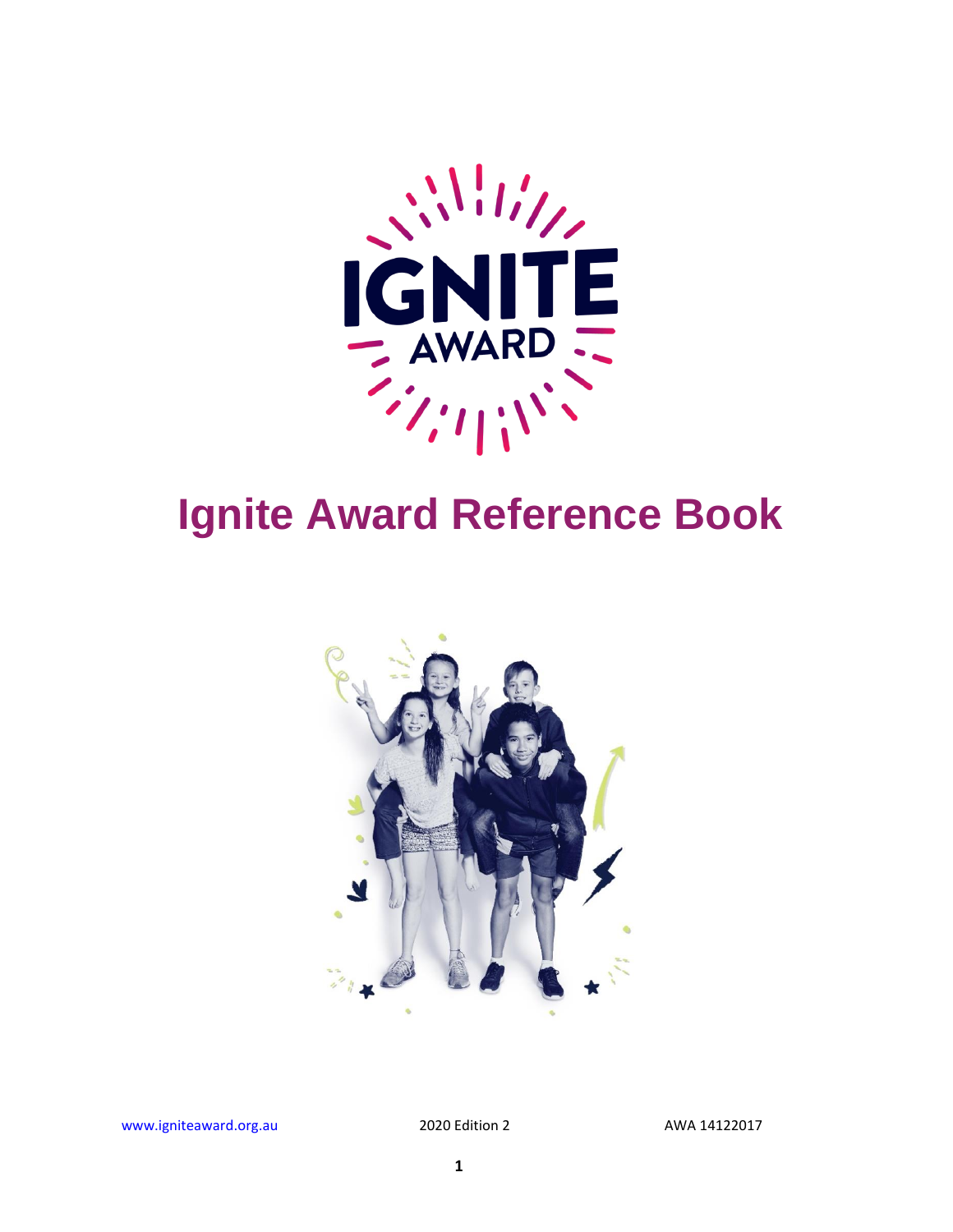# **Welcome to Ignite Award**

This Reference Book is for everyone involved in delivering or doing Ignite Youth Award (Ignite Award) in Western Australia. It covers the conditions and minimum requirements of the Award program and offers a framework to successfully guide young people in order to achieve an Award.

#### **Message from our Chair**

Welcome to the Reference Book for Ignite Award.

As the Chairman of Awards WA, I am proud of our Ignite Award, the youth development award program that we deliver to the young people of Western Australia. I encourage you to read through this valuable resource to ensure that Ignite Award requirements and conditions are met and that the highest possible outcomes are achieved.

It is our vision to nurture young people to be our future leaders with horizons, creativity, leadership and commitment. Through Ignite Award, we focus on equipping them well and broadening their perspectives. The Award program is a great tool to foster positive selfdevelopment through the framework that promotes the learning of valuable skills, being physically active, assisting others in the community and experiencing adventures.

Thank you to our amazing group of volunteers who work with young people through their Ignite Award experience. Without you, there would be no Ignite! Don't forget that our Awards WA office team are there to help you and answer any of your questions.

I wish you all the best with your Ignite Award and congratulation on taking this great step forward.

 $\frac{1}{2}$ 

Hon Joe Francis Chairman Awards WA Inc.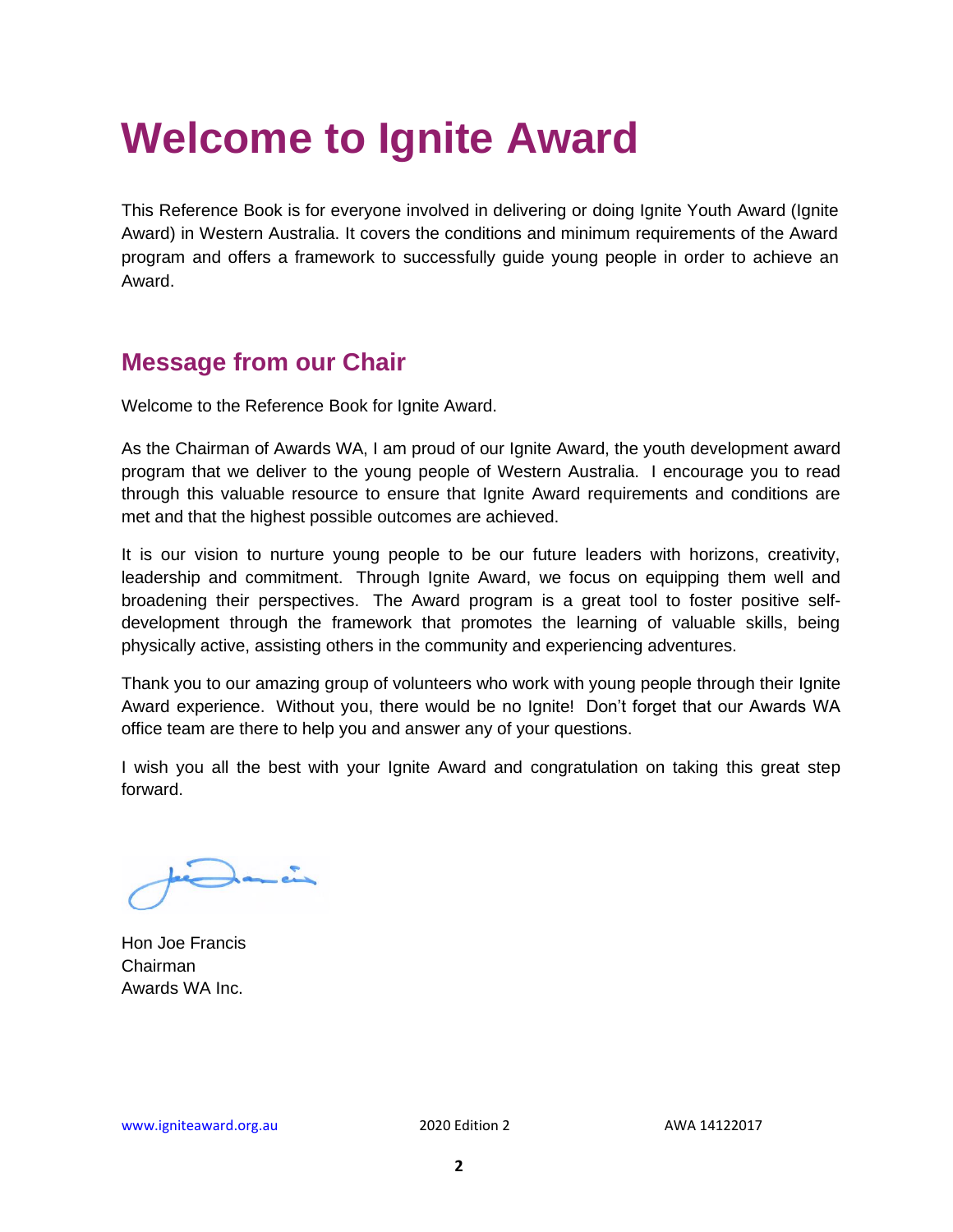#### **Contents**

| <b>Glossary</b>  | 5                             |
|------------------|-------------------------------|
| <b>Chapter 1</b> |                               |
| 1.1              |                               |
| 1.2              |                               |
| 1.3              |                               |
| 1.4              |                               |
| <b>Chapter 2</b> |                               |
| 2.1              |                               |
| 2.2              |                               |
| 2.3              |                               |
| <b>Chapter 3</b> | Achieving an Ignite Award  14 |
| 3.1              |                               |
| <b>Chapter 4</b> |                               |
| 4.1              |                               |
| 4.2              |                               |
| 4.3              |                               |
| $\overline{44}$  |                               |
| 4.5              |                               |

2020 Edition 2

AWA 14122017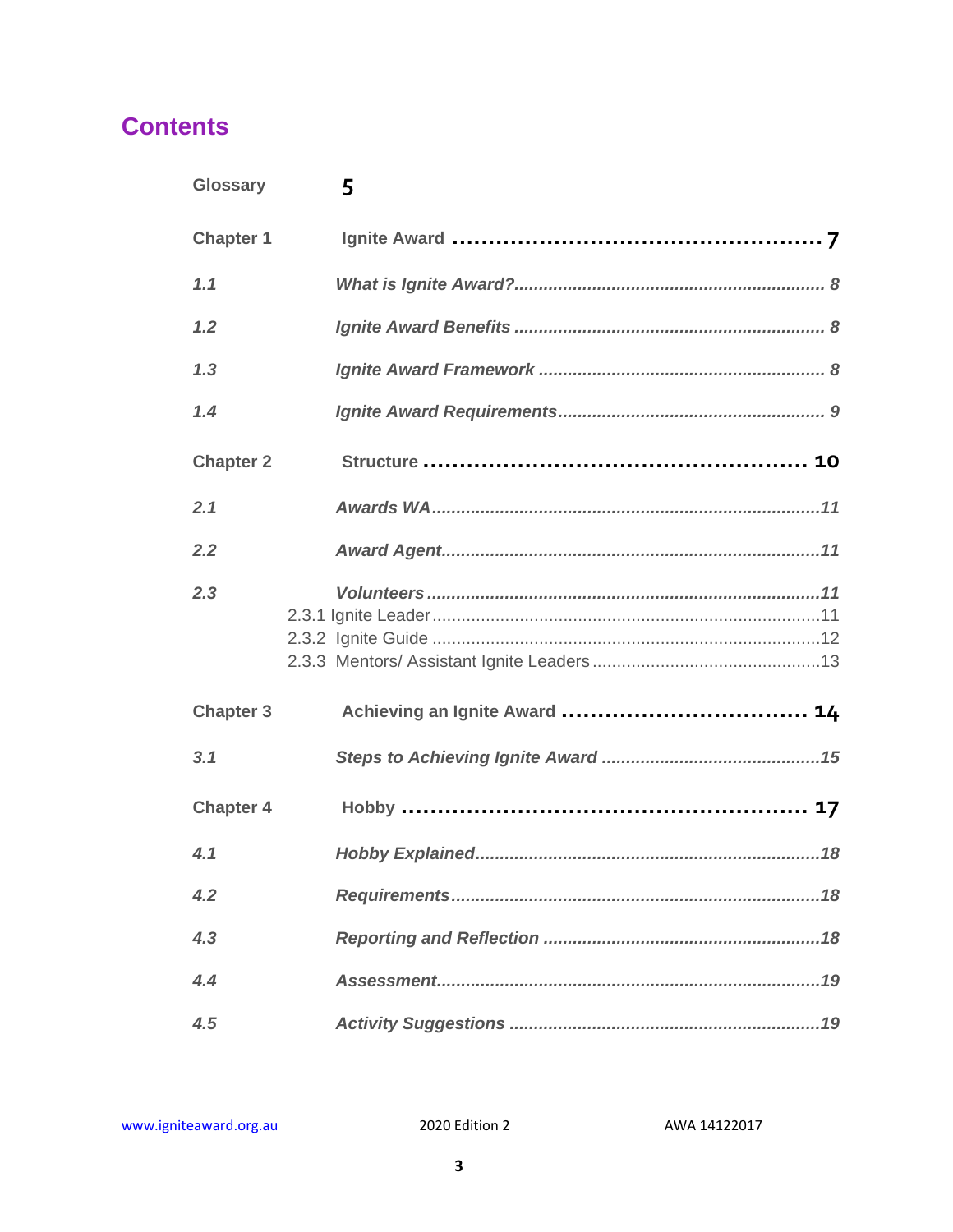| <b>Chapter 5</b> |                                            |
|------------------|--------------------------------------------|
| 5.1              |                                            |
| 5.2              |                                            |
| 5,3              |                                            |
| 5.4              |                                            |
| 5.5              |                                            |
| <b>Chapter 6</b> |                                            |
| 6.1              |                                            |
| 6.2              |                                            |
| 6.3              |                                            |
| 6.4              |                                            |
| 6.5              |                                            |
| <b>Chapter 7</b> |                                            |
| 7.1              |                                            |
| 7.2              |                                            |
| 7.3              |                                            |
| 7.4              |                                            |
| 7.5              |                                            |
| <b>Chapter 8</b> | Ignite Award Volunteer Code of Conduct  29 |
| <b>Contacts</b>  |                                            |

2020 Edition 2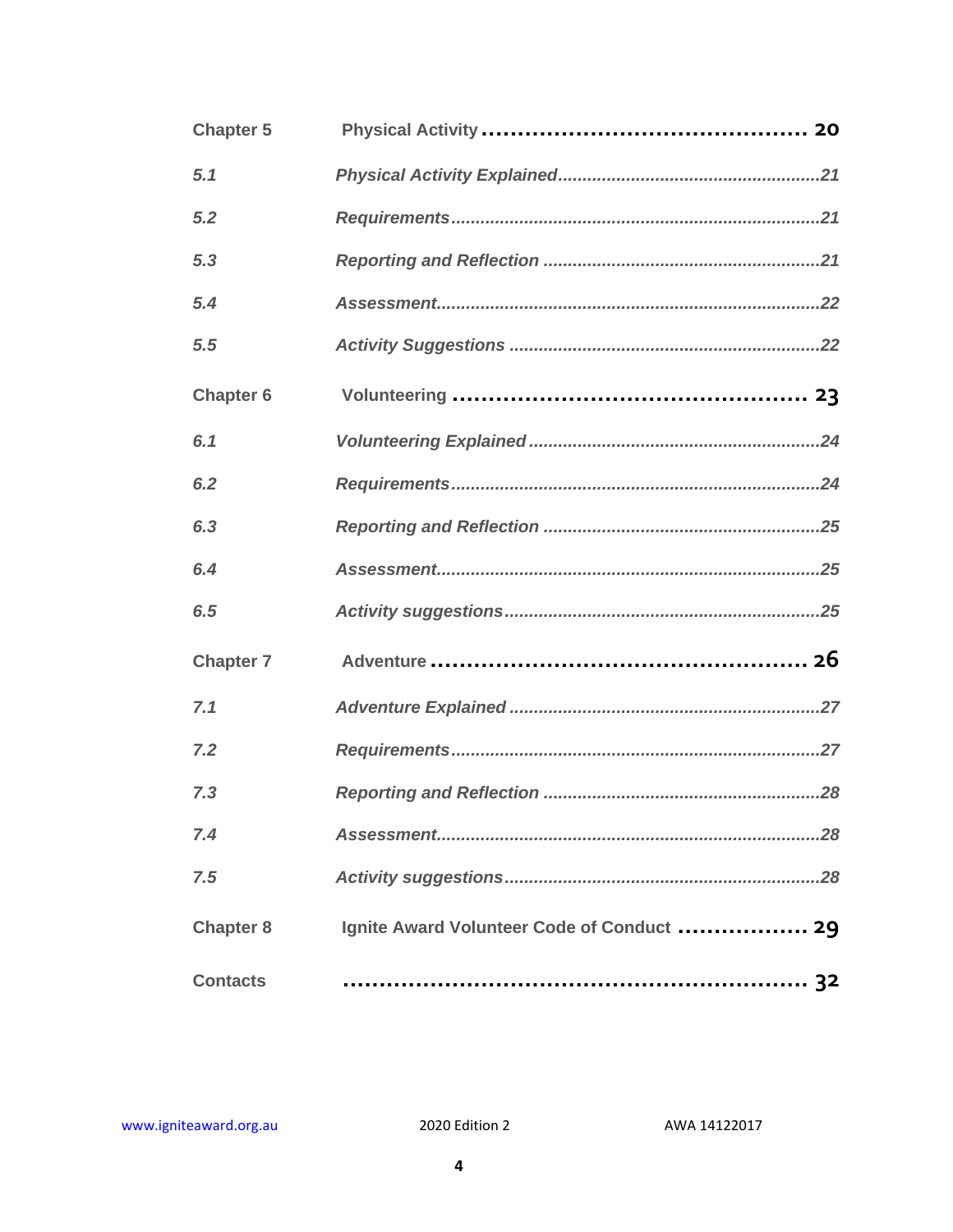## <span id="page-4-0"></span>**Glossary**

The following definitions apply to the terms used in this Reference Book.

**Activity** – The Award contains four required sections – Physical Activity, Hobby, Volunteering and Adventure.

**Adventure** – One of the required sections of Ignite Award, which encourages participants to undertake an adventure away from home/school (such as an outdoor exploration) with a purpose. It is completed for all four levels  $(1 – 4)$  of Ignite Award and needs some planning, training and/or teamwork.

**Award Agent**– An organisation/school granted the provision by Awards WA to deliver the Award program in Western Australia.

**Awards WA Inc. (Awards WA) –** Is the governing, administrative and support body of the Award in Western Australia, providing permission and support to Award Agents to deliver the Award.

**Hobby** – One of the required sections of Ignite Award, which encourages participants to develop personal interests and practical skills. It is completed for all four levels  $(1 - 4)$  of Ignite.

**Ignite Guide** – A suitably skilled, experienced and/ or qualified adult Volunteer who can assist with and assess a participant completing an activity being undertaken. In most circumstances, a Guide should not be a close family member.

**Ignite Leader** – An adult who is appointed by an Award Agent to act as a representative of the Award Agent that has overall responsibility of the delivery of the Award for that organisation.

**Ignite Leader Training** – Module 1 Training that all Ignite Leaders must complete prior to commencing their role. **Module 1** must be completed before undertaking the Ignite Leader role.

**Ignite Levels** – There are 4 levels of Ignite Award:

- Levels 1 & 2
- Levels 3 & 4

**Ignite Open Award Centre (OAC)** – An Award Agent, which does not have access restrictions such as needing to be a student or a member. This differs to most Award Agents, which are approved to manage the Award for a specific organisation, e.g. school, club, or community group. The Ignite OAC is administered by Awards WA.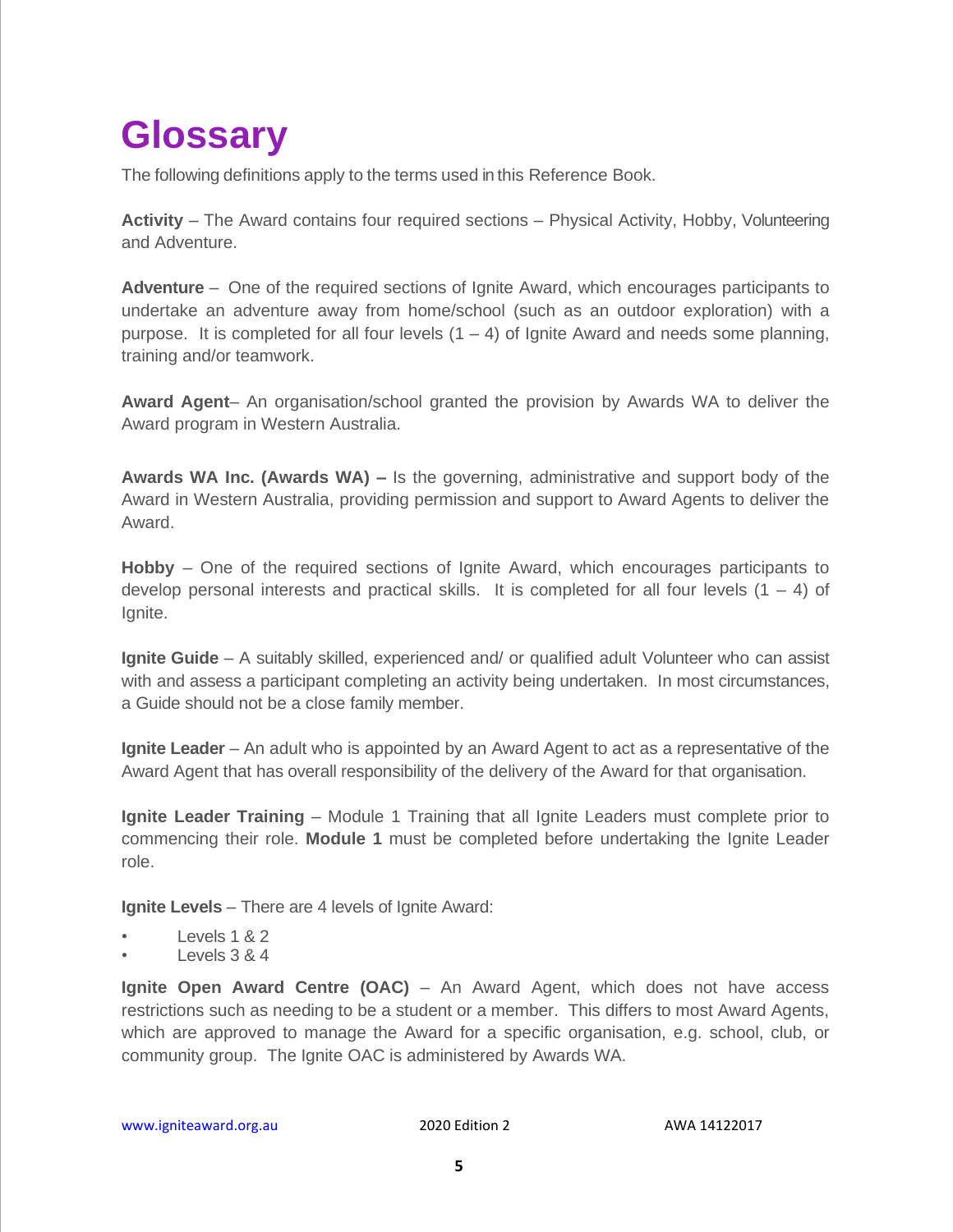**Ignite Award Volunteer Code of Conduct** – A list of rules and regulations to be agreed to/ signed by all Volunteers involved with the Award. This includes Ignite Leaders and Ignite Guides.

**Incident** – An event, occurrence or circumstance that may give rise to a claim for compensation for personal injury or property damage.

**Mentor/Assistant Leader** – A Volunteer appointed by the Award Agent, typically by the Ignite Leader, to directly support and encourage one or more participants should an Ignite Leader need extra assistance.

**Minimum Hours** – The minimum number of hours required to achieve an Award Level, which will vary based on the Award level.

**Participant** – A young person aged between the ages 9 – 13 who has been accepted to participate in Ignite Award through the registration process.

**Physical Activity** – One of the required sections of Ignite Award, which encourages participants to participate in physical activities and improve fitness and performance. It is completed for all four levels  $(1 – 4)$  of Ignite.

**Record Book**– A book issued by Awards WA to participants in which activities and Ignite Guide reports are recorded.

**Volunteer** – For the purposes of the Award, a "Volunteer" means anyone over the age of 18 who assists with the Award program, either in a paid or unpaid capacity. This includes all Ignite Leaders, Ignite Guides, mentors and instructors.

**Volunteering** – One of the required sections of Ignite Award, which encourages participants to develop a sense of community spirit and responsibility to others. It is completed for all four levels  $(1 – 4)$  of Ignite.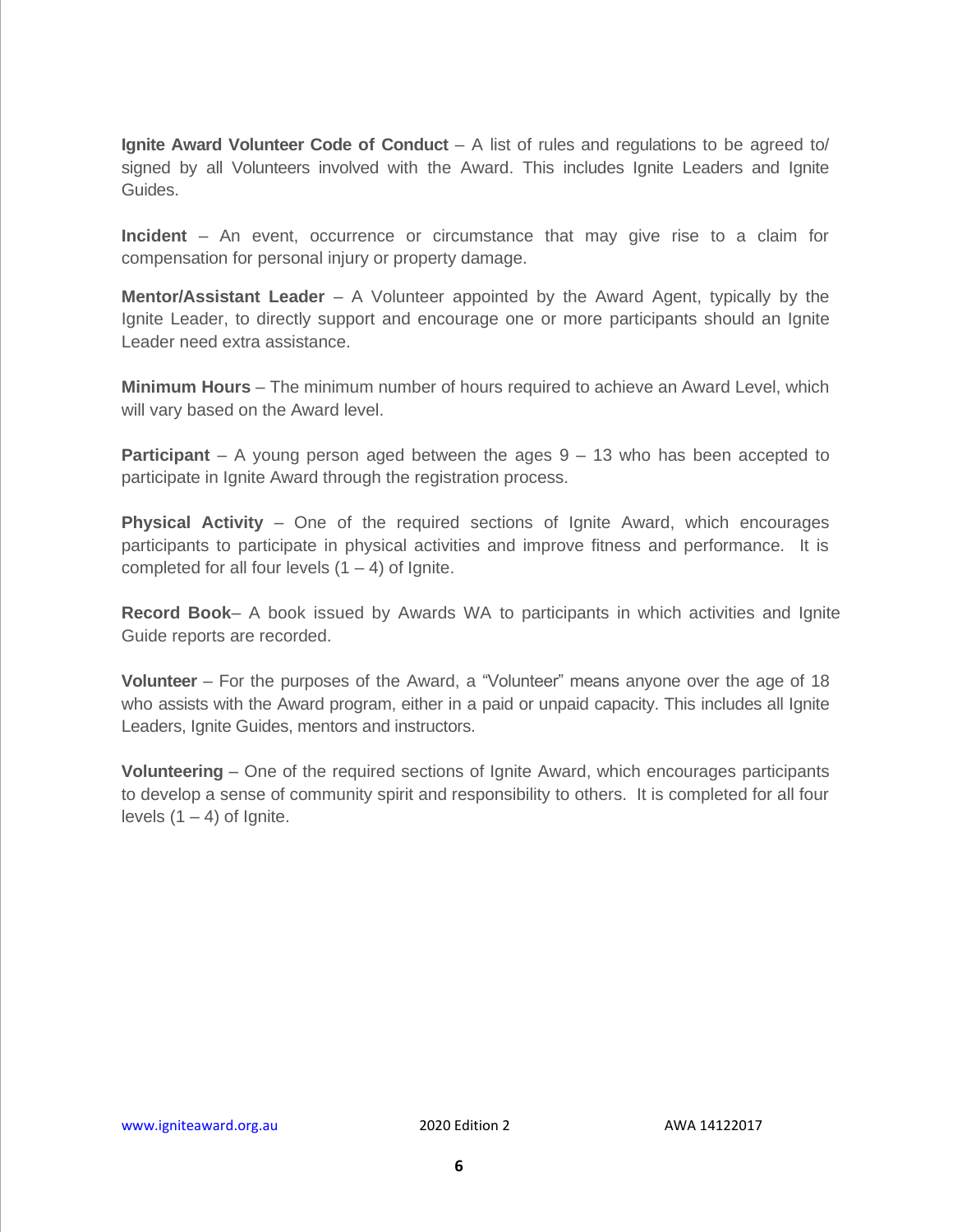## <span id="page-6-0"></span>**Chapter 1 Ignite Award**

- **1.1 What is Ignite Award?**
- **1.2 Ignite Award Benefits**
- **1.3 Ignite Award Framework**
- **1.4 Ignite Award Requirements**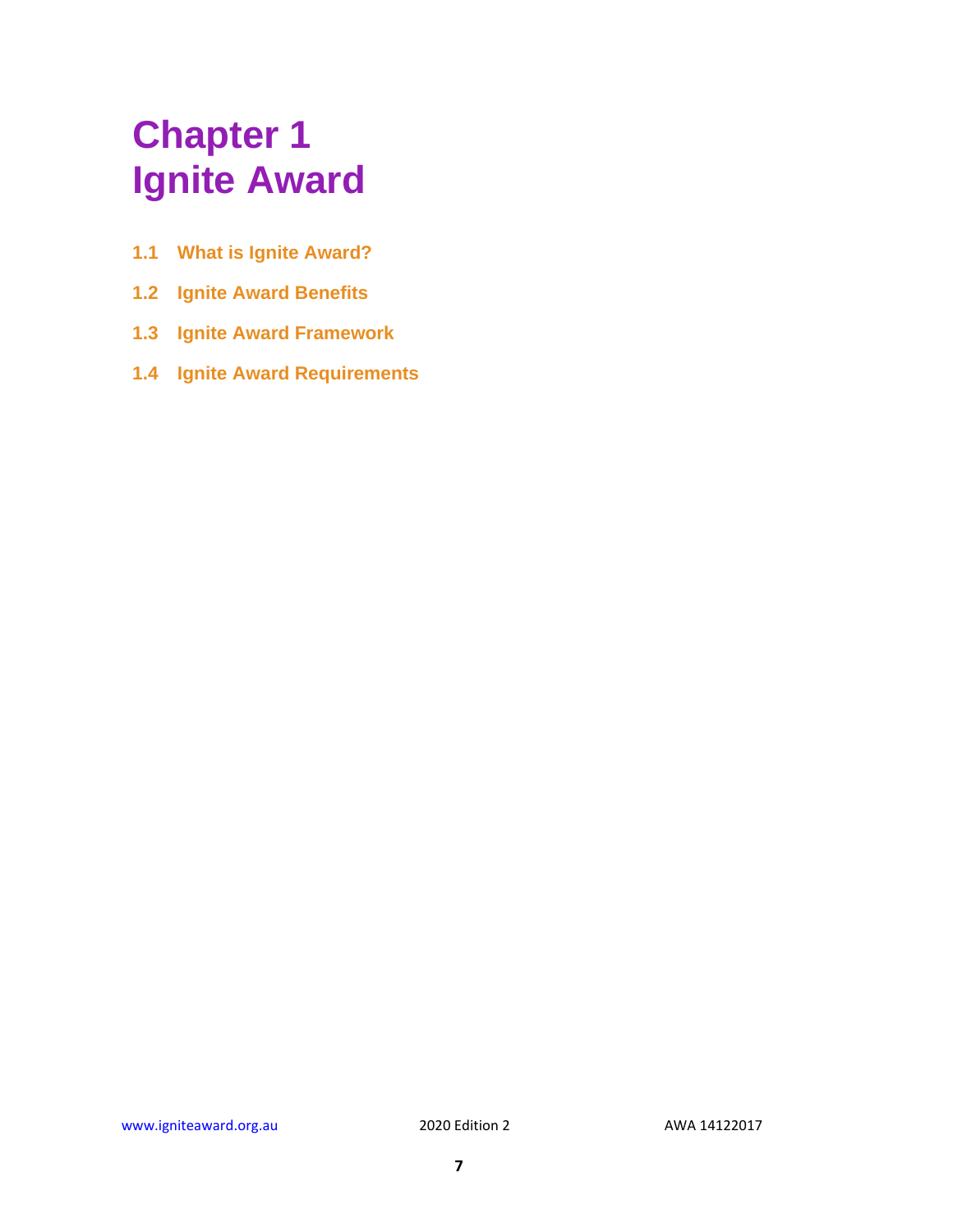### <span id="page-7-0"></span>**1.1 What is Ignite Award?**

Ignite Award is an exciting program of discovery for young people aged 9 – 13 and provides a framework to get fit, learn valuable skills, assist others in the community and experience adventures. It is a great tool for young people to transition into secondary school and fosters positive self-development and leadership skills.

There are 4 levels of Ignite Award:

- Levels 1 & 2
- Levels 3 & 4

To achieve any level of Ignite Award, young people create a unique program of activities:

- Physical Activity
- Hobby
- Volunteering
- Adventure

Young people can complete the activities in a single session; however we encourage them to undertake their activities over a period of time.

#### <span id="page-7-1"></span>**1.2 Ignite Award Benefits**

Ignite Award fosters positive attitudes towards learning, complementing the curriculum whilst also building an environment for positive engagement and interaction between young people and the community.

Benefits for young people include:

- Increase self-esteem
- Increase confidence
- Develop commitment and responsibility
- Increase initiative
- Develop an awareness of the community and a desire to help others
- Develop a feeling of ownership and engagement in their formal and informal education

#### <span id="page-7-2"></span>**1.3 Ignite Award Framework**

#### **Physical Activity**

To encourage participation in physical activities and improvement in fitness and performance.

#### **Hobby**

To encourage the development of personal interests and practical skills.

#### **Volunteering**

To develop and encourage a sense of community spirit and responsibility to others.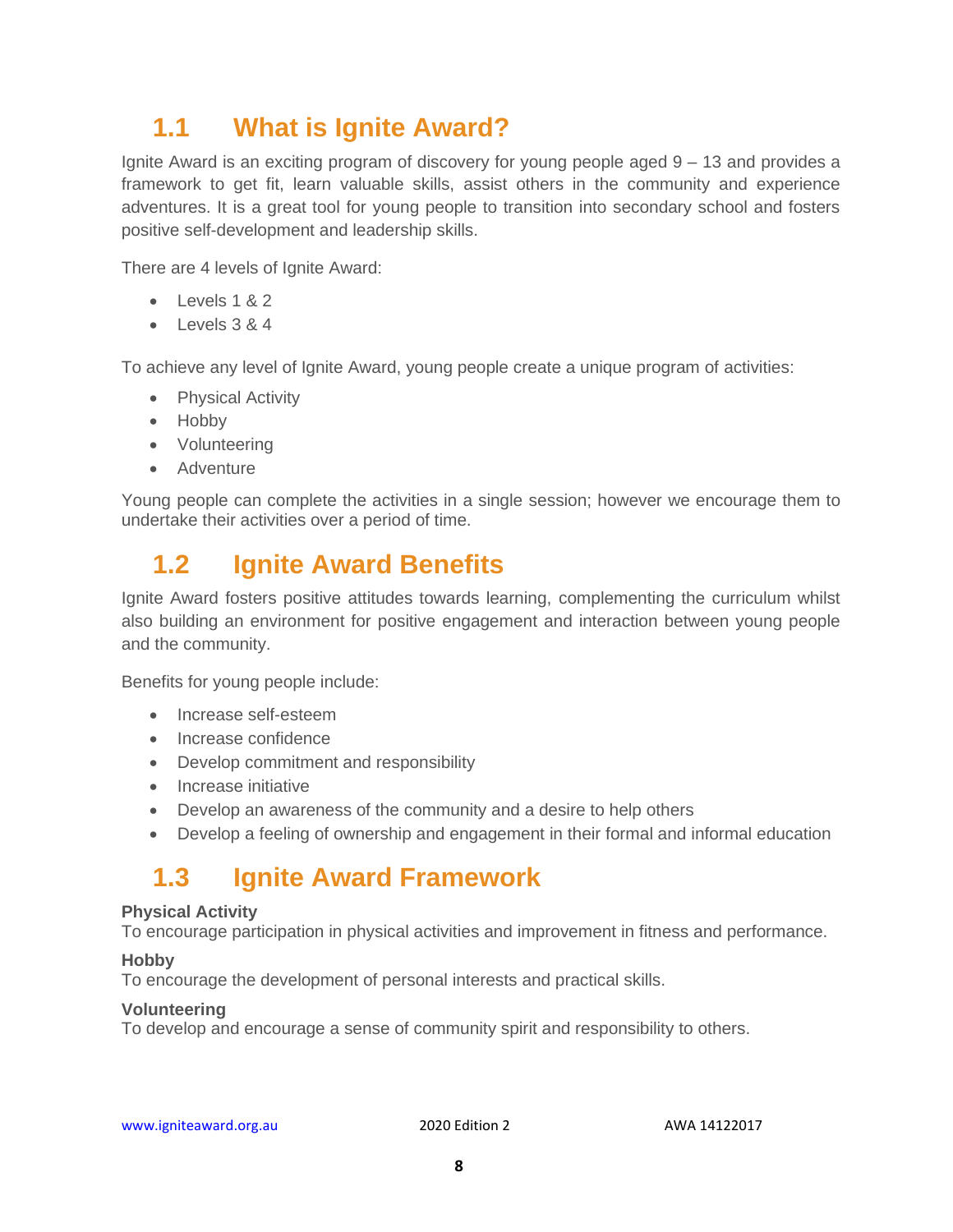#### **Adventure**

Encourage a spirit of adventure and increase confidence in unfamiliar places.

## <span id="page-8-0"></span>**Level 1 Level 2 Level 3 Level 4 Physical Activity** Min 3 hours Min 6 hours Min 10 hours Min 15 hours **Hobby** Min 3 hours Min 6 hours Min 10 hours Min 15 hours **Volunteering** Min 3 hours Min 6 hours Min 10 hours Min 15 hours **Adventure** Min 3 hours Min 6 hours Min 8 hours 2 days/ 1 night or 2 day trips at least 6 hours each

### **1.4 Ignite Award Requirements**

- It is essential that participants show regular commitment and that they complete the majority of the required hours in their own time.
- Participants can complete the activities in a single session, however it is recommended and encouraged for participants to undertake activities over a period of time.
- Ignite Leaders help participants choose an activity that fits the purpose of the particular part of the Ignite Award, however, it is important to ensure it is something that the participant is interested in and can regularly participate in.
- Any rules and safety requirements of the chosen activity should be learnt by the participant prior to commencement.
- Ignite Guides help participants through their activity. This person is skilled and experienced in the relevant activity and should not be a close family member.
- Ignite Award is about working hard to achieve the activity goal. The participant should think about it, talk with their Ignite Leaders and Guide and then write it in their Record Book before starting the activity.
- During all parts of Ignite Award, participants must be appropriately supervised by a responsible adult or Instructor at all times. This person may be the Ignite Guide. Ignite Leaders should clarify this arrangement with the parent if the activity is to be held out of school or organisation time. Parents may supervise their child's activity but should not be their Ignite Guide.
- Only one Award level can be completed at a time. Each Award level needs to be finished before starting on the next.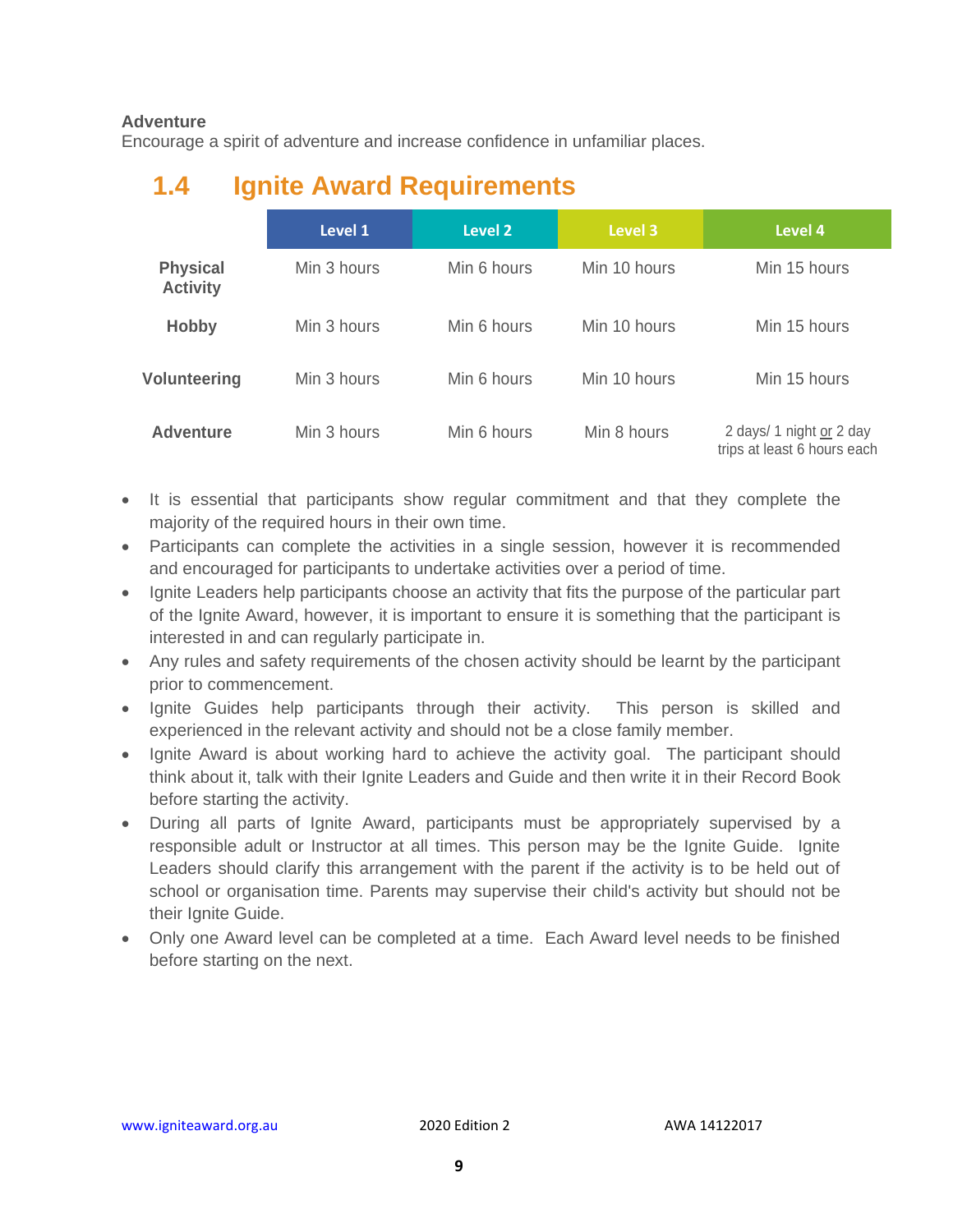## <span id="page-9-0"></span>**Chapter 2 Structure**

- **2.1 Awards WA**
- **2.2 Award Agents**
- **2.3 Volunteers**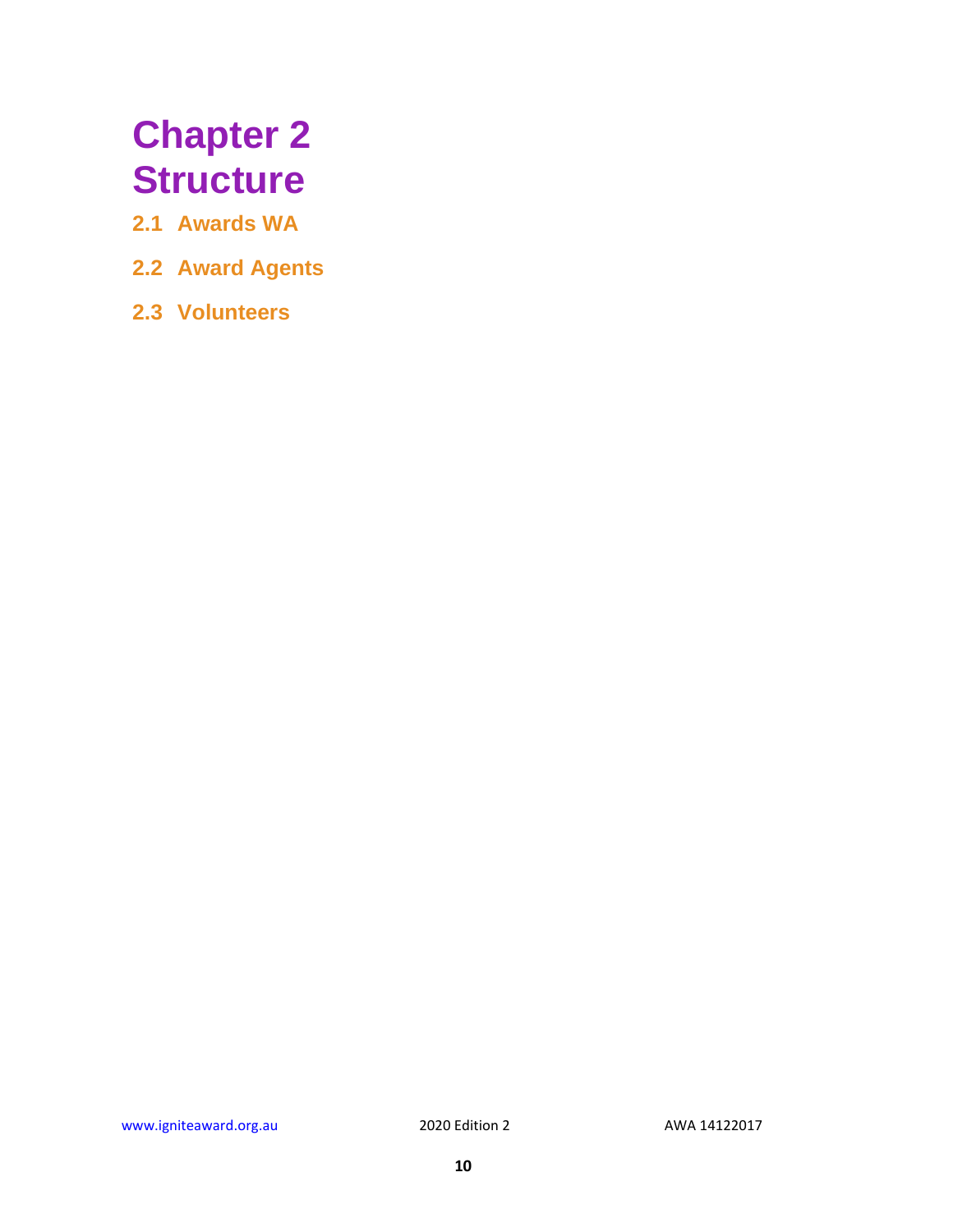### <span id="page-10-0"></span>**2.1 Awards WA**

Awards WA Inc. is the governing, administrative and support body of the Award in Western Australia and provides permission and support to Award Agents to deliver the Award.

Awards WA is responsible for:

- 1. Providing information, resources and promotional materials for the Award program.
- 2. Ongoing administrative and support services.
- 3. Award training and networking opportunities.
- 4. Ignite Award Reference Book.
- 5. All Policies with which the Award Agent must comply.
- 6. Limited insurance coverage together with details of any changes to that insurance coverage.

#### <span id="page-10-1"></span>**2.2 Award Agent**

Awards WA grants the provision to deliver the Award program in Western Australia to Award Agents. These can be schools, community organisations, service, sporting or social clubs and other like-minded groups. Insurance, Child Protection Legislations and other requirements are to be met by Award Agents. Refer to the latest version of the Award Agent Agreement available at [www.igniteaward.org.au](http://www.igniteaward.org.au/)

#### <span id="page-10-2"></span>**2.3 Volunteers**

For the purposes of Ignite Award, a volunteer means anyone over the age of 18 who assists with Ignite Award, either in a paid or capacity. Volunteers are highly valued members of the Awards WA team and contribute to making a significant difference in the organisation's ability to help young people to discover and learn. All Ignite Award volunteers must agree to the Ignite Award Volunteer Code of Conduct.

#### <span id="page-10-3"></span>**2.3.1 Ignite Leader**

The Ignite Leader is responsible for running Ignite Award in an Award Agent and have completed and submitted to Awards WA, the Ignite Leader Registration Forms.

#### **Duties and responsibilities**:

- Develop and/or implement strategies for attracting a broad spectrum of young people to participate in the Award.
- Advising, guiding and assisting young people to participate in the Award.
- Ensuring members of all groups within the Award Agent are considered and catered for wherever possible.
- Providing young people access to registration and the distribution of Record Books and other literature/ resources as required.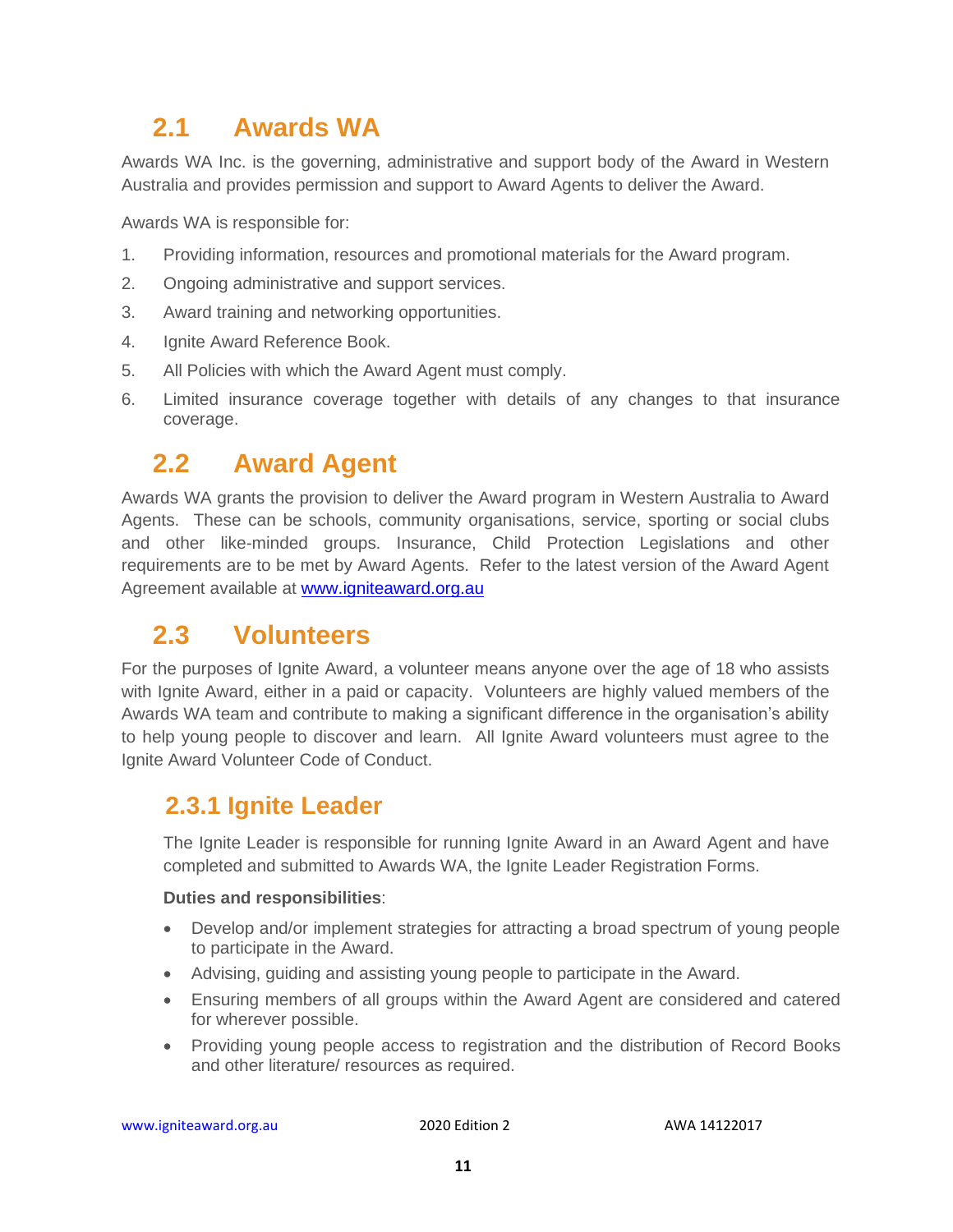- Encouraging participants to choose a diverse and challenging range of activities, and to reach beyond their grasp, and approving their program (activity selection)
- Assisting participants to find suitable Award Guides.
- Checking Award Guide's suitability (i.e. experience and/ or qualifications) and approving them and keeping a record of all Volunteers.
- Ensuring all Volunteers meet Child Protection Legislation requirements within Western Australia.
- Ensuring all Volunteers have agreed to the Ignite Award Volunteer Code of Conduct by ticking the box in the participant's Record Book.
- Keeping records of participants approved by the Award Agent.
- Assisting participants with understanding the Record Book and logging their activities as required.
- Pre-approval and final sign-off of all activities, including all components of the Adventure activity.
- Final assessment and approval sign-off on behalf of Award Agent.
- Encouraging participants to complete their Award, and progress to the next level where possible.
- Liaising and, where appropriate, coordinating activities with other Award Agents of the Award in the relevant area.
- Arrange Award presentations as required.
- Publicising and promoting the Award.
- Exercising appropriate duty of care regarding the safety and wellbeing of the participants.
- Managing the operation of Award within the Award Agent.
- Maintaining and upholding the policies and requirements of Award (as provided for in the Ignite Award Reference Book.
- Ensuring that any documents, collateral, website pages or other items that utilise the Award logo meet all requirements of the Brand Identity Guidelines (available from Awards WA).
- Ensuring that all new materials that utilise the Award logo and contains interpretive content regarding the Award is approved by Awards WA prior to being circulated.
- Undertaking the role of a volunteer in a safe work environment.

#### <span id="page-11-0"></span>**2.3.2 Ignite Guide**

A suitably skilled, experienced and/ or qualified Volunteer (over the age of 18), who can assist with and assess a participant completing an activity being undertaken. Participants should discuss their goal with their Ignite Guide for each activity before they commence to ensure that it aligns with SMART goal setting and is challenging yet achievable.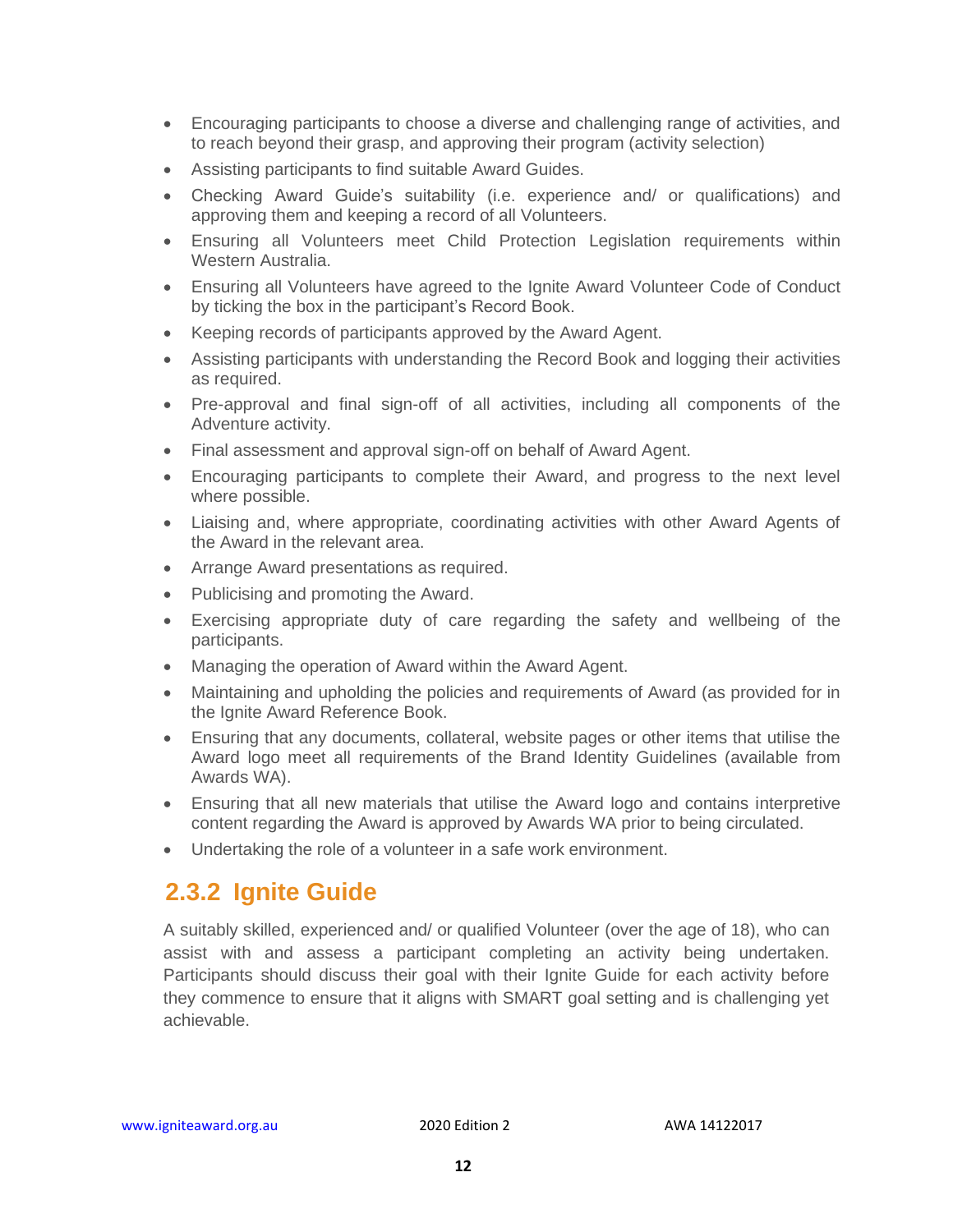Award Guides don't have to be present every time the participant practices or engages in the activity, however they must have regular contact with the participant to ensure they are supported and progressing as expected.

Guides complete a final report to verify that the participant has achieved the requirements for the relevant activity. In most circumstances, a Guide should not be a close family member.

Ignite Guides must read and agree to the Ignite Award Volunteer Code of Conduct by ticking the appropriate box in the participant Record Book.

#### <span id="page-12-0"></span>**2.3.3 Mentors/ Assistant Ignite Leaders**

A Volunteer appointed by the Award Agent, typically by the Ignite Leader, to directly support and encourage one or more participants should an Ignite Leader need extra assistance. The mentor is typically not highly trained in the program and may also be a Guide for other activities. Older peers are often a target group to act as mentors for Ignite Award participants. The mentor's role is to make regular contact, show interest, and assist with trouble shooting or with locating potential Guides.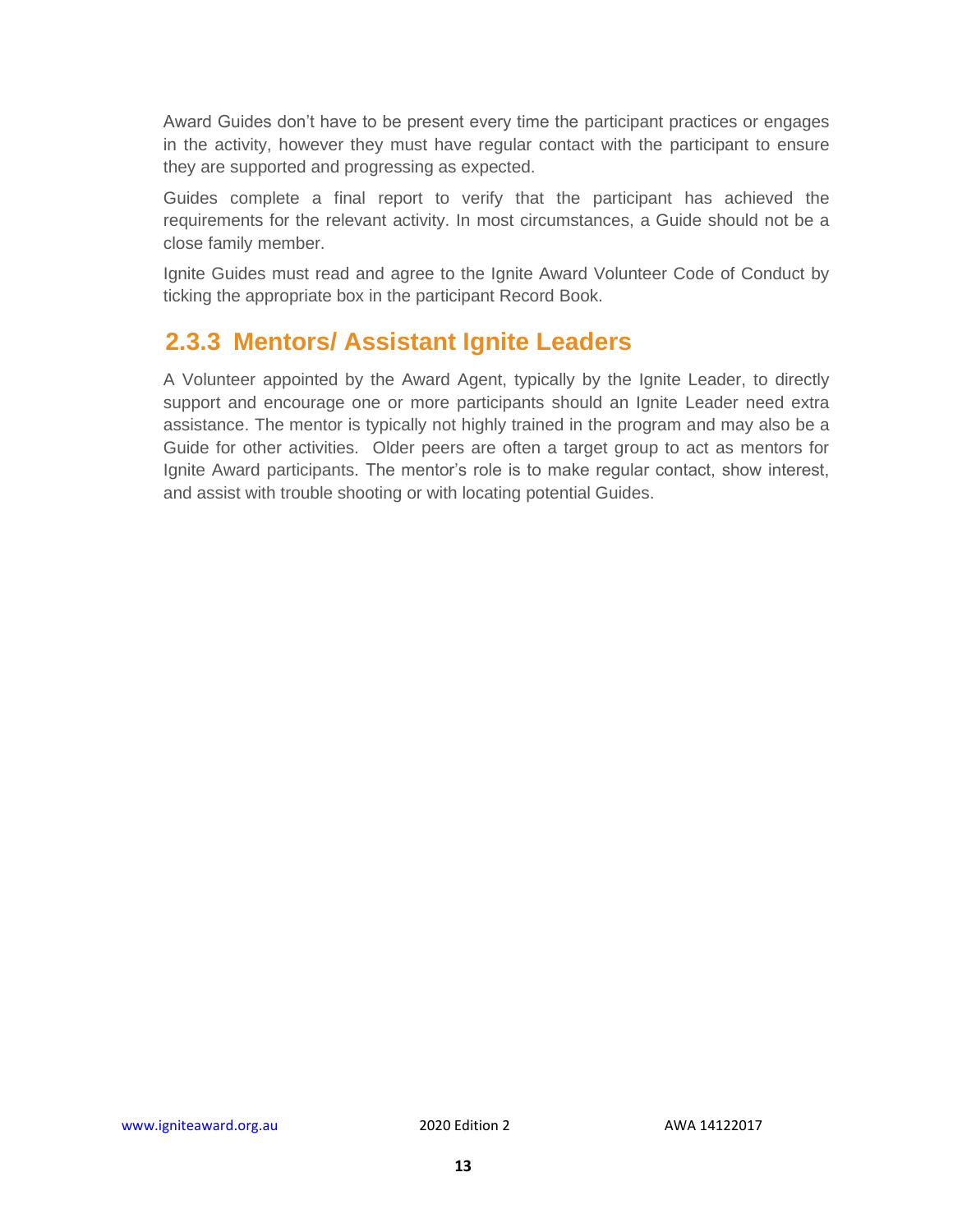## <span id="page-13-0"></span>**Chapter 3 Achieving an Ignite Award**

**3.1 Steps to Achieving Ignite Award**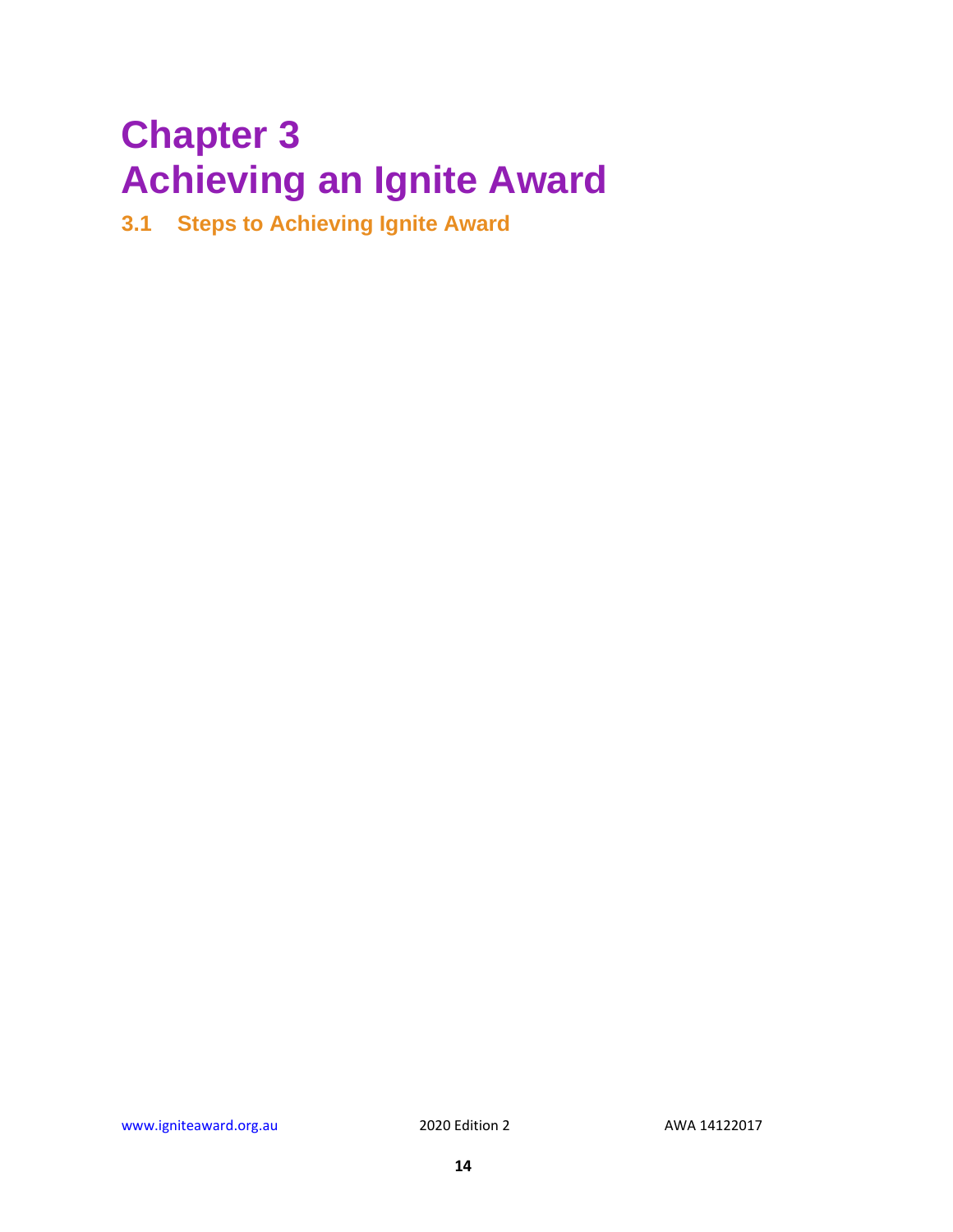#### <span id="page-14-0"></span>**3.1 Steps to Achieving Ignite Award**

- 1. Registration form is completed and returned to the Ignite Leader along with the registration fee (see igniteaward.org.au for current fees)
- 2. Activities are chosen and challenge level identified
	- The participant should be encouraged to choose activities that are challenging so that skills are learnt and improvement shown.
- 3. An Ignite Guide is chosen who will guide the participant through and sign off each relevant activity
	- An Ignite Guide must be over 18, should be skilled in the relevant activity and in most circumstances should not be the participant's parents or an immediate family member.
	- A participant MUST be supervised at all times during activities.
- 4. SMART goals are set for each activity with the help of each of the Ignite Guides
	- SMART goals are Specific, Measurable, Achievable, Relevant and Timely.
- 5. Participants work through each of their activities.
- 6. Participants record the hours spent on each activity as they do them in their Record Book
	- The time spent on each activity should be through regular participation rather than just one session – this allows a better chance of getting better at the activity and achieving goals.
	- The amount of time needed on each activity is just the minimum Participants can always do more hours if they want or need to in order to achieve their goals.
- 7. Activities completed
	- This means that a participant has achieved at least the minimum amount of hours and worked really hard to achieve their goals.
	- A participant does not fail Ignite Award if they did not achieve their goals it provides an opportunity for the participant to reflect and think about how they could get there next time.
- 8. Reflect on achievements
	- Participants to use the refection pages in their Record Book to record their feelings for each activity.
- 9. Record book completed and signed by the Ignite Guide for each activity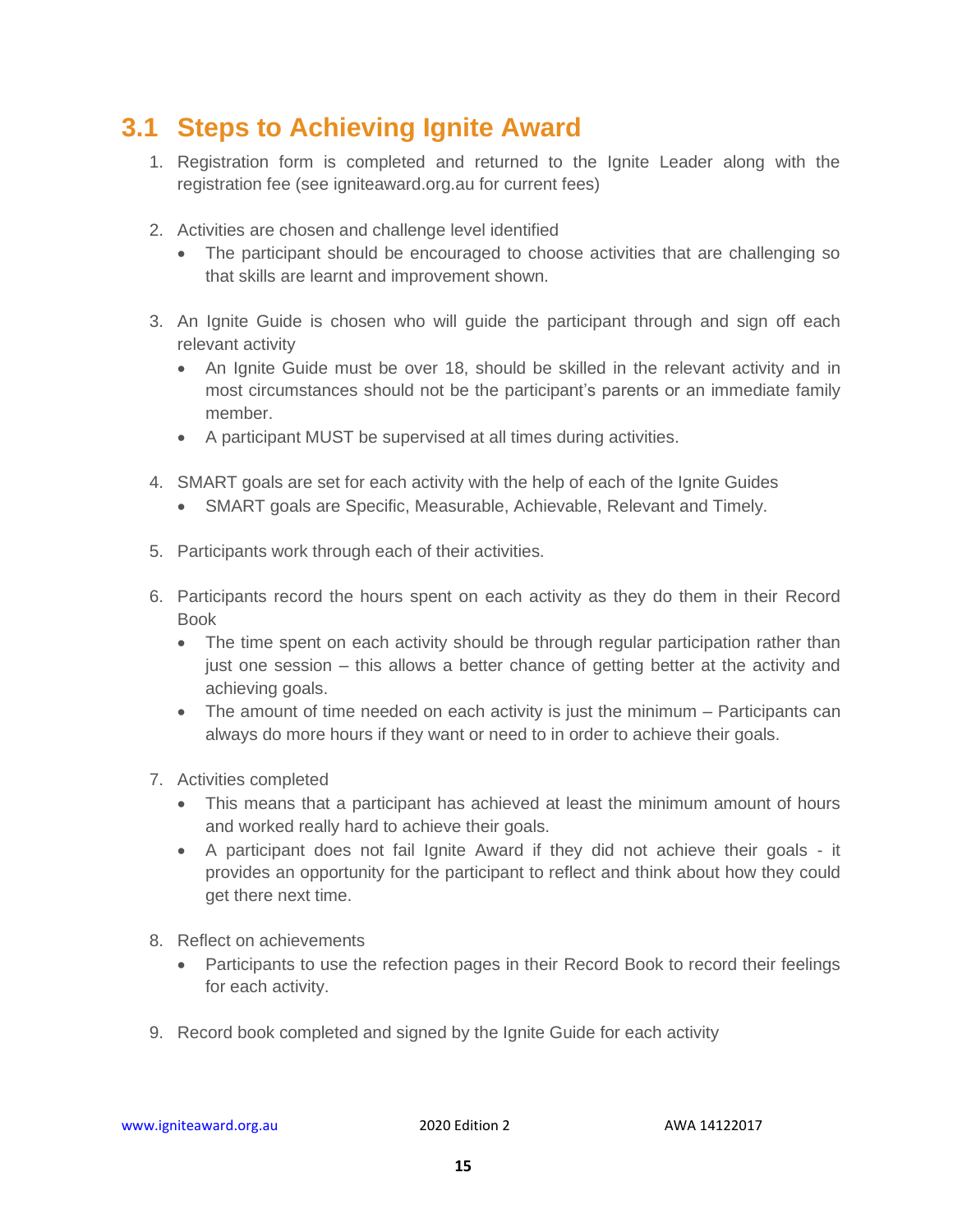- 10. Record Book given to Ignite Leader for approval
	- The Award Leader will forward the names of completed participants to Awards WA who will issue a certificate and badge.
	- Awards Leaders should organise a presentation of badge and certificate at an appropriate event (school assembly, Awards nights etc).
- 11. Participants can now start on the next Level of Ignite Award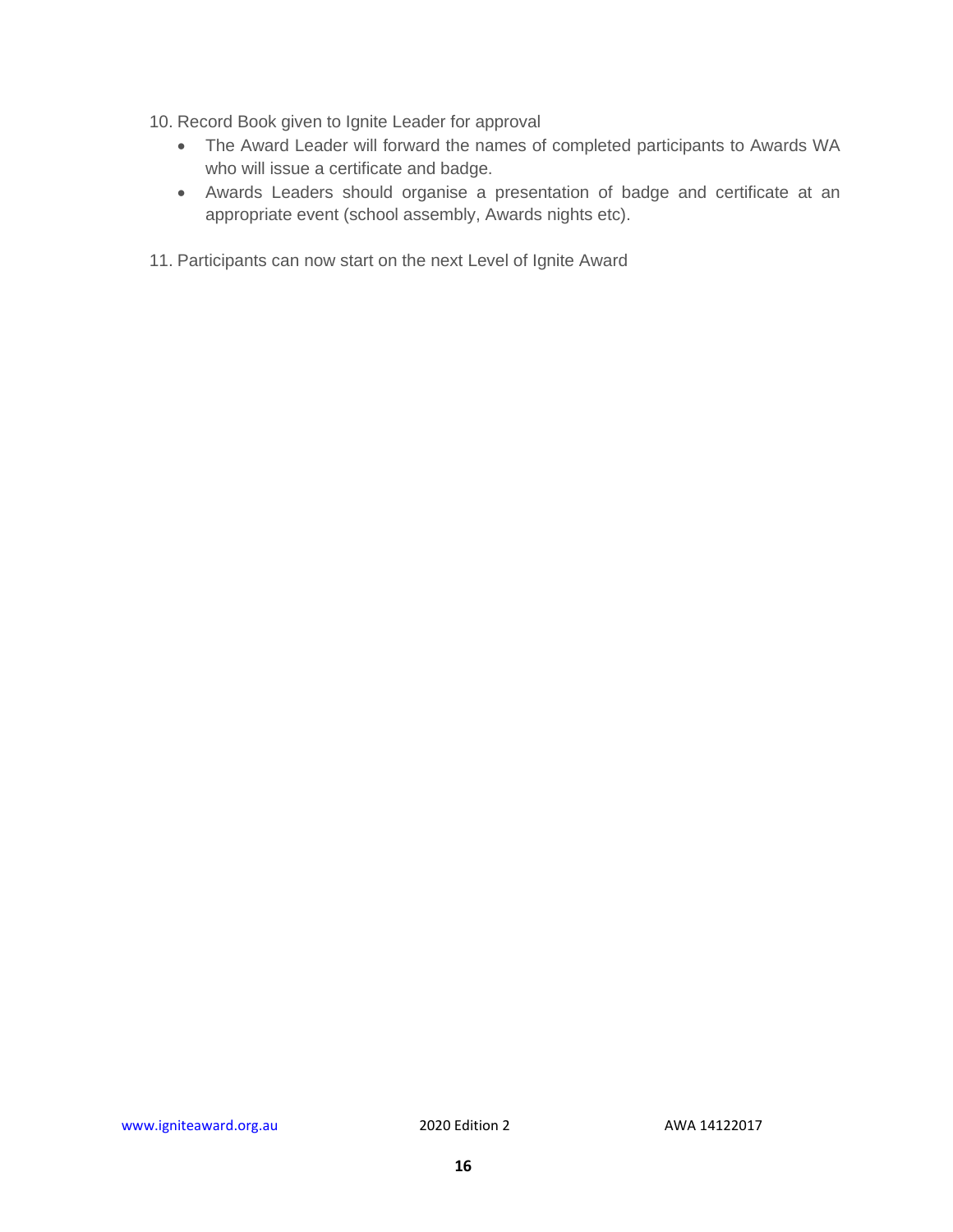## <span id="page-16-0"></span>**Chapter 4 Hobby**

- **4.1 Hobby Explained**
- **4.2 Requirements**
- **4.3 Reporting and Reflection**
- **4.4 Assessment**
- **4.5 Activity Suggestions**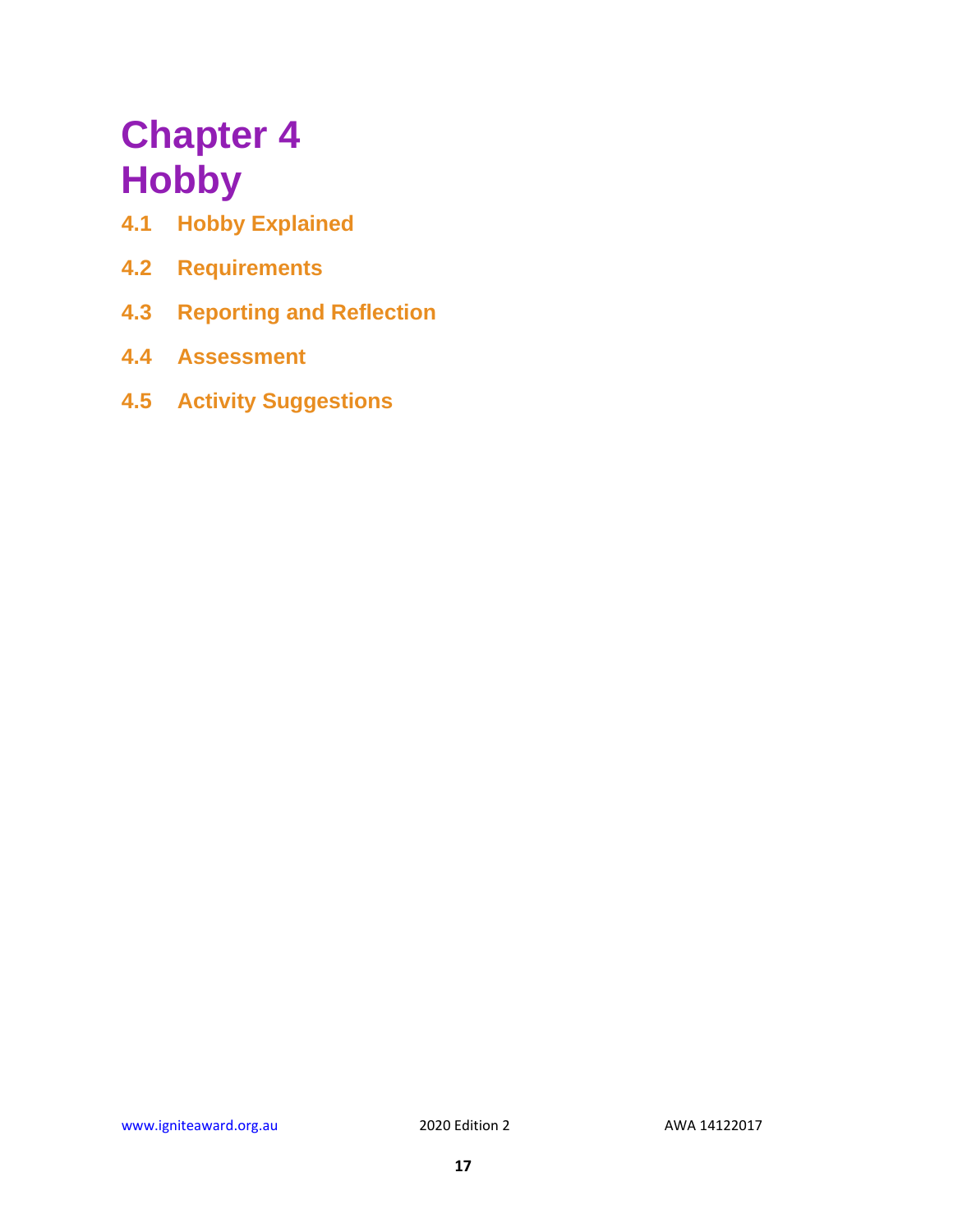## <span id="page-17-0"></span>**4.1 Hobby Explained**

To encourage the development of personal interests and practical skills.

This part of Ignite Award encourages participants to follow their own interests in a non-physical hobby or hobbies. It is the opportunity for Participants to have a go at an activity that interests them and provides the opportunity to build on existing skills or develop new skills.

### <span id="page-17-1"></span>**4.2 Requirements**

- Participants must show regular commitment and that they complete the majority of the required hours in their own time.
- Participants can complete the activities in a single session, however it is recommended and encouraged to undertake activities over a period of time.
- The participant must be taught/ instructed/ coached by an Award Guide who is suitably qualified and/ or experienced in the chosen activity.
- It is recommended that participants choose an activity outside one they would normally do during their school day.
- The activity must be non-physical, so that means it should not be sport, dance, martial arts or similar.
- Participants can choose an activity which will be done independently, or within a group.
- The activity should involve some challenge and result in the gaining of new skills and knowledge.
- Participants may take on a new activity for each level, or spend more than one level on a particular activity. If using the same activity for a new level, participants will need to review and set a new goal.

| Level | <b>Minimum Time</b> |
|-------|---------------------|
|       | At least 3 hours    |
|       | At least 6 hours    |
|       | At least 10 hours   |
|       | At least 15 hours   |

## <span id="page-17-2"></span>**4.3 Reporting and Reflection**

It is recommended that participants present a brief report on completion of each activity. This may take the form of a written, oral or photographic record, or a combination of these. It should outline what was achieved, what was learned and some information about the activity/ venue/ location.

There is space provided in the Record Book for the report, but additional work may be requested. This brief report will help to consolidate what has been observed and learned and serve as a fitting conclusion to the activity.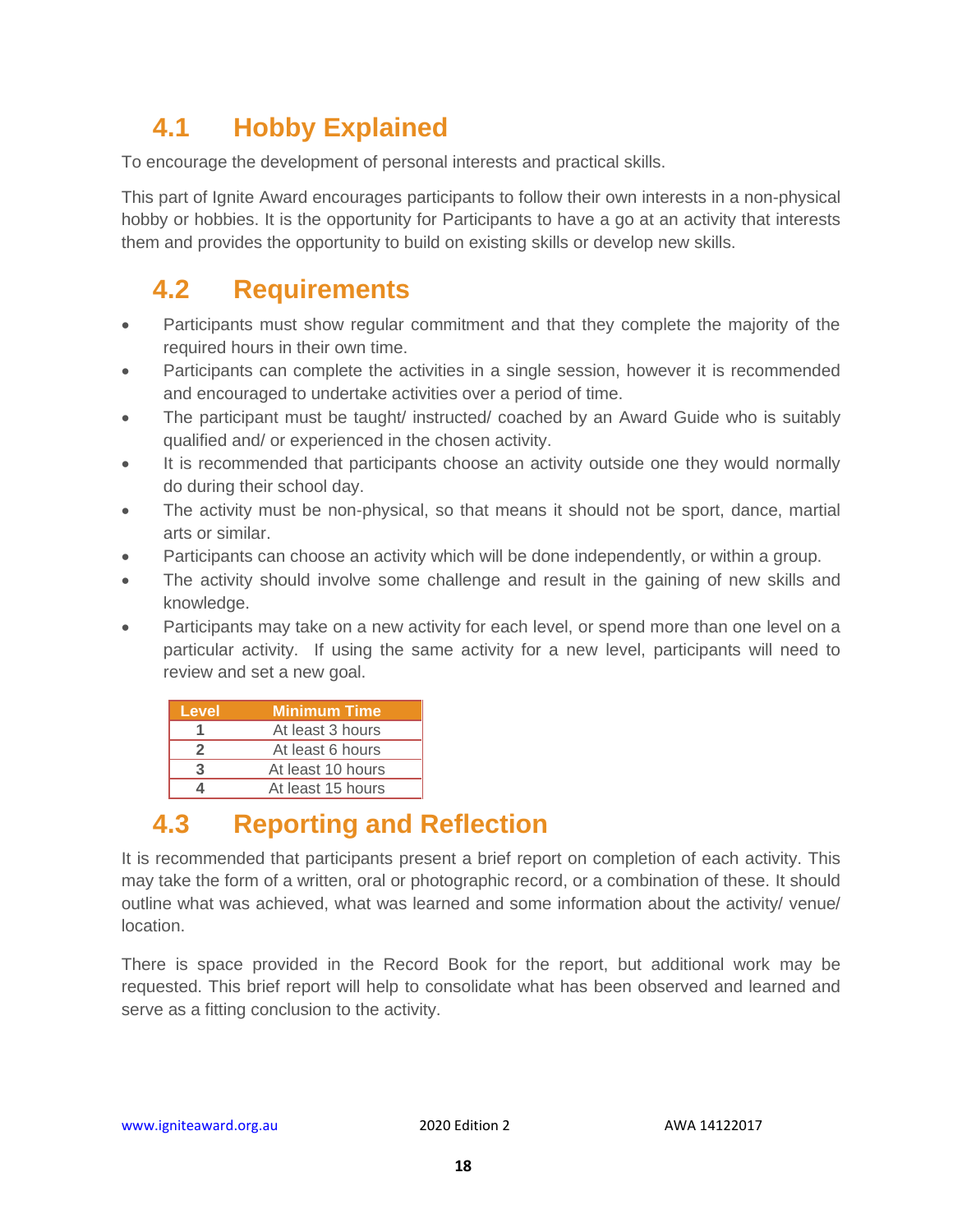#### <span id="page-18-0"></span>**4.4 Assessment**

The participant will be assessed by an Ignite Guide when the minimum time requirement has been met.

In addition, it will be necessary for the;

• Participant to have developed some knowledge and skill in the chosen hobby appropriate for their ability.

There is no failing should the participant not meet their goal. Constructive feedback should be provided by the Award Guide to motivate and help a participant reflect on what they could improve upon in the future.

#### <span id="page-18-1"></span>**4.5 Activity Suggestions**

- Art/ Craft
- Astronomy
- Bird watching
- Bush survival skills
- Card making
- Chess
- Coaching
- Computing
- Cooking
- Dance choreography
- Debating/public speaking
- Dog training
- Drama
- **Electronics**
- Embroidery
- Fishing
- Gardening
- Jewelry making
- Knitting
- Learning a language
- Learning a musical instrument
- Model construction
- Pet care
- Photography
- School production
- Sewing
- Sign language
- Stamp or coin collecting
- Umpiring (nonpaid)
- Video making
- Woodwork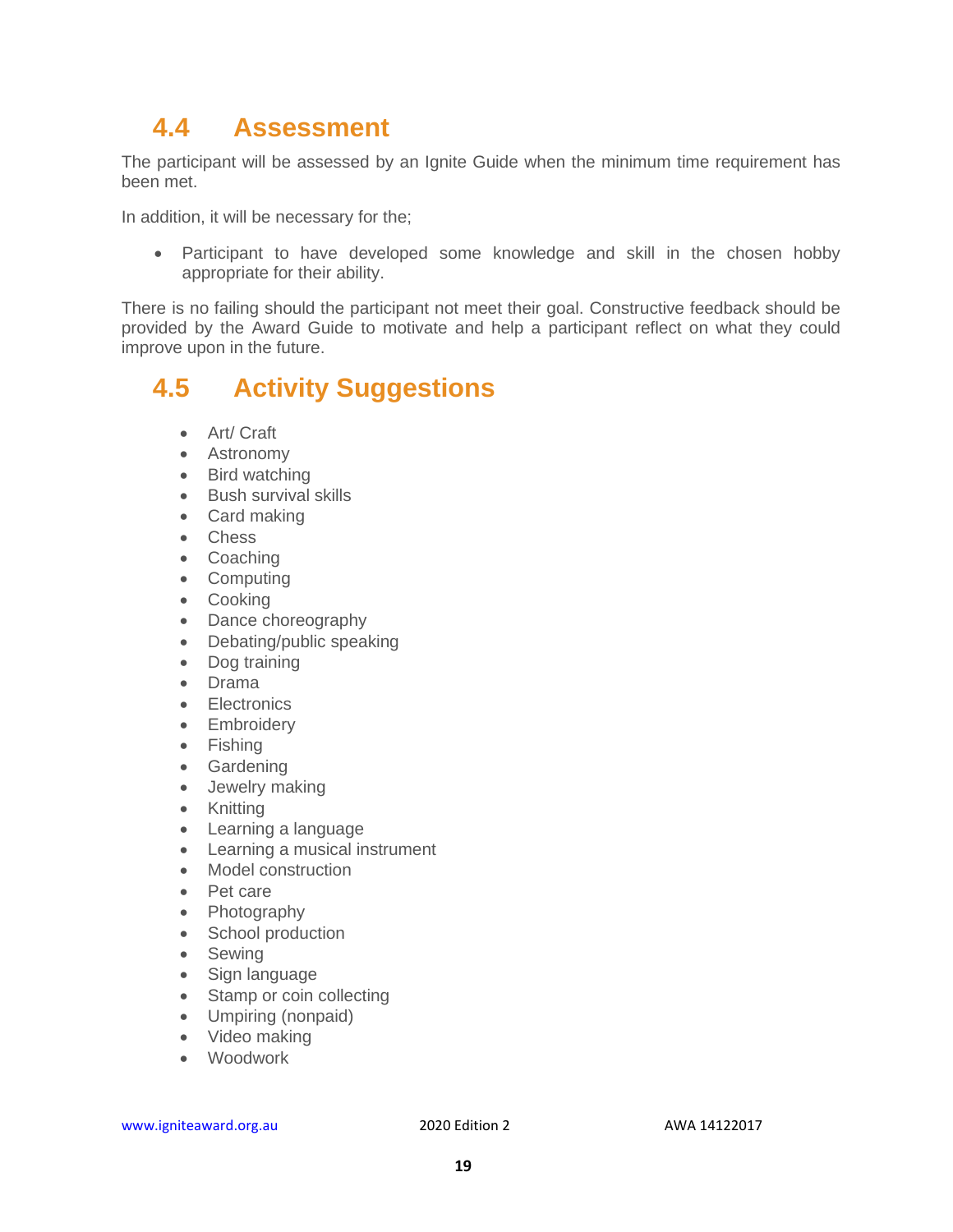## <span id="page-19-0"></span>**Chapter 5 Physical Activity**

- **5.1 Physical Activity Explained**
- **5.2 Requirements**
- **5.3 Reporting and Reflection**
- **5.4 Assessment**
- **5.5 Activity Suggestions**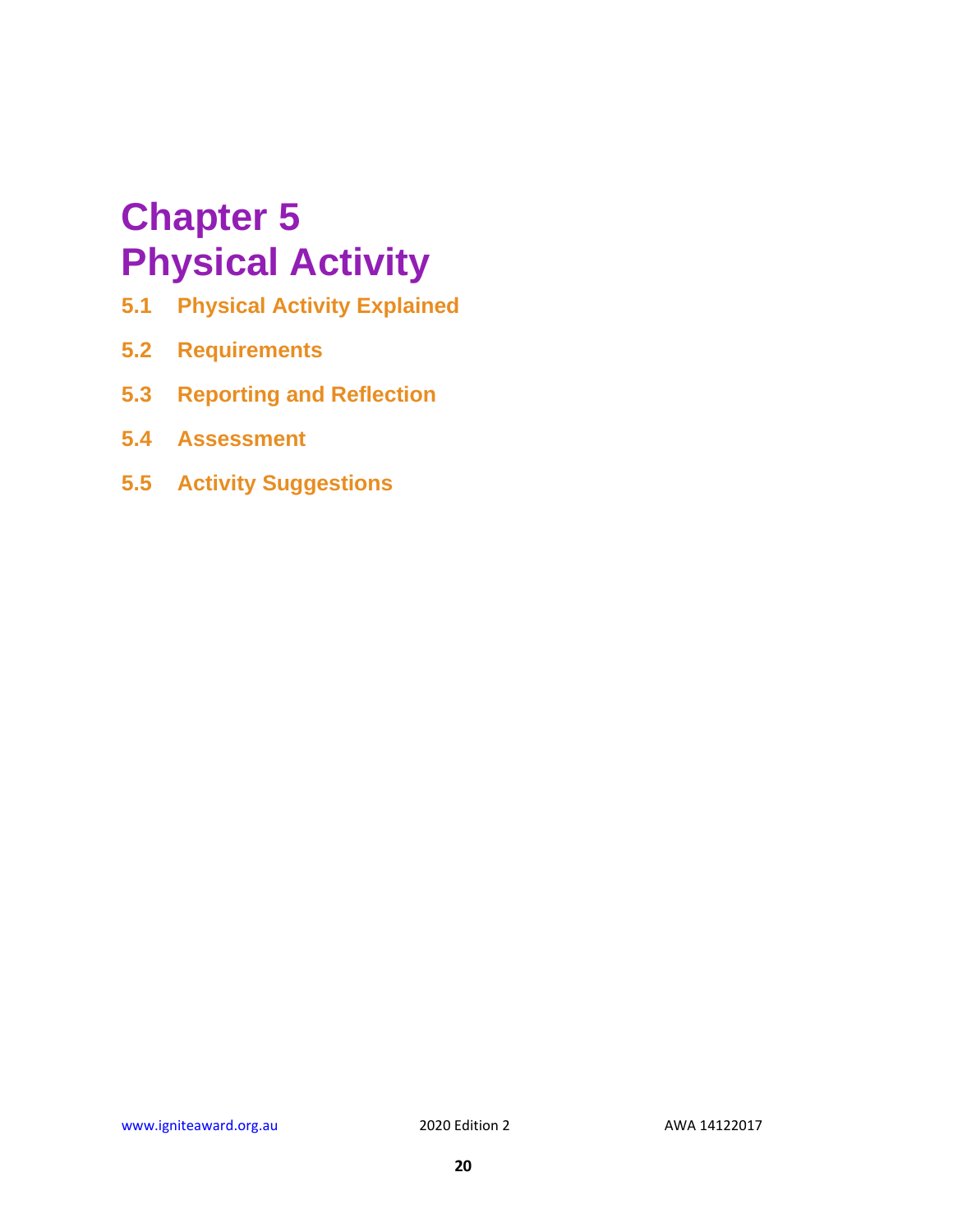## <span id="page-20-0"></span>**5.1 Physical Activity Explained**

Encourages participation in physical activities and improvement in fitness and performance.

This part of Ignite Award encourages participants to have a go at a new fitness activity, or focus on developing skills in a physical activity they already do. The purpose is to establish a positive attitude to physical activity, to gain satisfaction from meeting the challenge and to lay the pattern for an ongoing active lifestyle.

### <span id="page-20-1"></span>**5.2 Requirements**

- Participants must show regular commitment and that they complete the majority of the required hours in their own time.
- Participants can complete the activities in a single session, however it is recommended and encouraged to undertake activities over a period of time.
- The participant must be taught/ instructed/ coached by an Award Guide who is suitably qualified and/ or experienced in the chosen activity.
- It is recommended that Participants choose an activity outside one they would normally do during their school day.
- Participants can choose an activity which will be done independently, or within a group/ team.
- The activity should involve some challenge and result in the gaining of fitness and development of skills.
- Participants may take on a new activity for each level, or spend more than one level on a particular activity. If using the same activity for a new level, participants will need to review and set a new goal.

| Level | <b>Minimum Time</b> |
|-------|---------------------|
|       | At least 3 hours    |
| 2     | At least 6 hours    |
| 3     | At least 10 hours   |
|       | At least 15 hours   |

## <span id="page-20-2"></span>**5.3 Reporting and Reflection**

It is recommended that participants present a brief report on completion of each activity. This may take the form of a written, oral or photographic record, or a combination of these. It should outline what was achieved, what was learned and some information about the activity/ venue/ location.

There is space provided in the Record Book for the report, but additional work may be requested. This brief report will help to consolidate what has been observed and learned and serve as a fitting conclusion to the activity.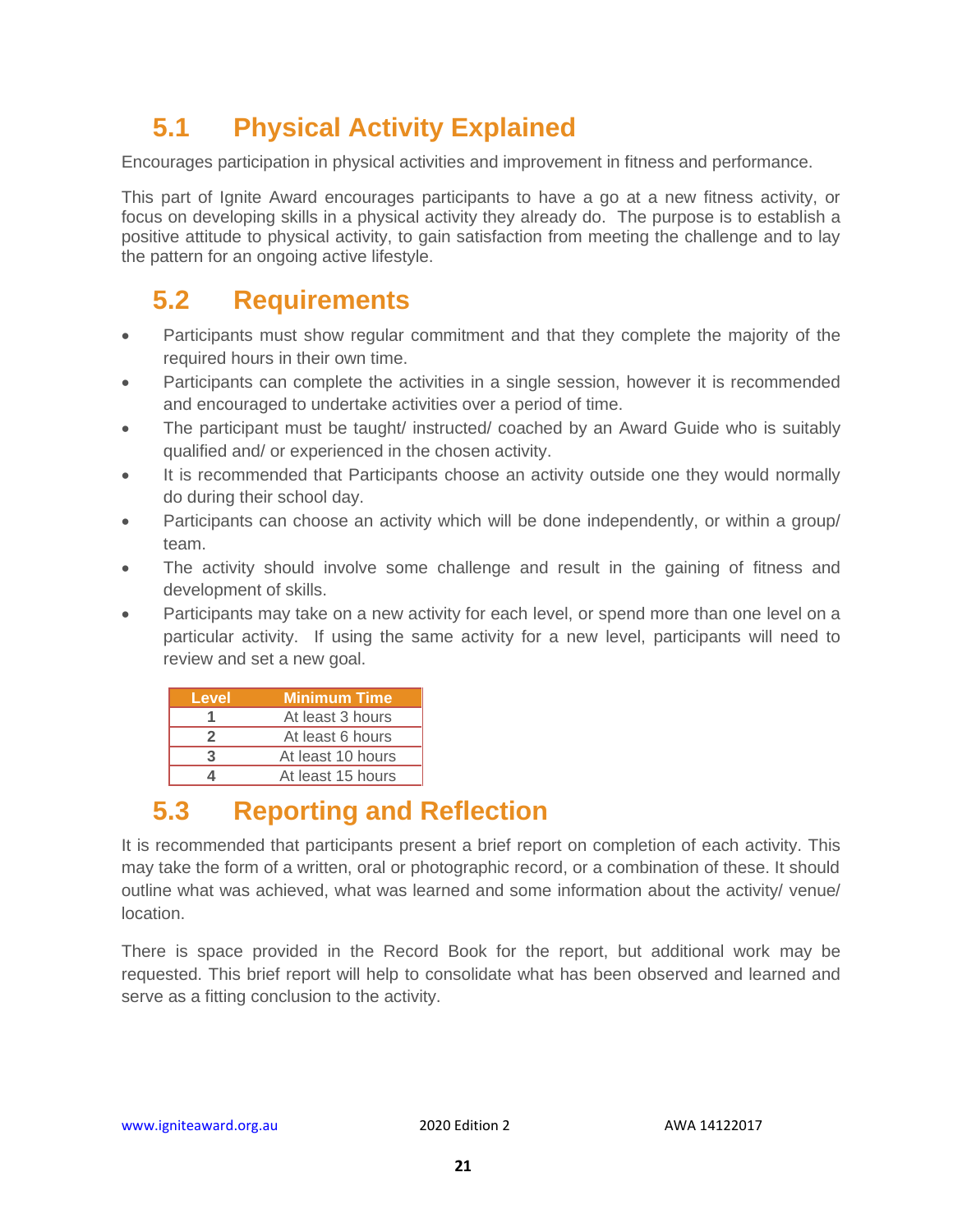### <span id="page-21-0"></span>**5.4 Assessment**

The participant will be assessed by an Ignite Guide when the minimum time requirement has been met.

Assessment will be made on the basis that:

- The participant has made a regular effort over the minimum time period.
- Some improvement in fitness and skill level has been made.
- A greater understanding of the rules, safety requirements and tactics is evident

There is no failing should the participant not meet their goal. Constructive feedback should be provided by the Award Guide to motivate and help a participant reflect on what they could improve upon in the future.

#### <span id="page-21-1"></span>**5.5 Activity Suggestions**

- AFL (football)
- Athletics
- Ballet
- Baseball
- Canoeing
- Cricket
- **Cycling**
- **Dancing**
- Golf
- Gymnastics
- Horse riding
- Ice skating
- Martial arts
- Netball
- Rowing
- Rugby
- Skipping
- Soccer
- Surfing
- **Swimming**
- Volleyball
- Water polo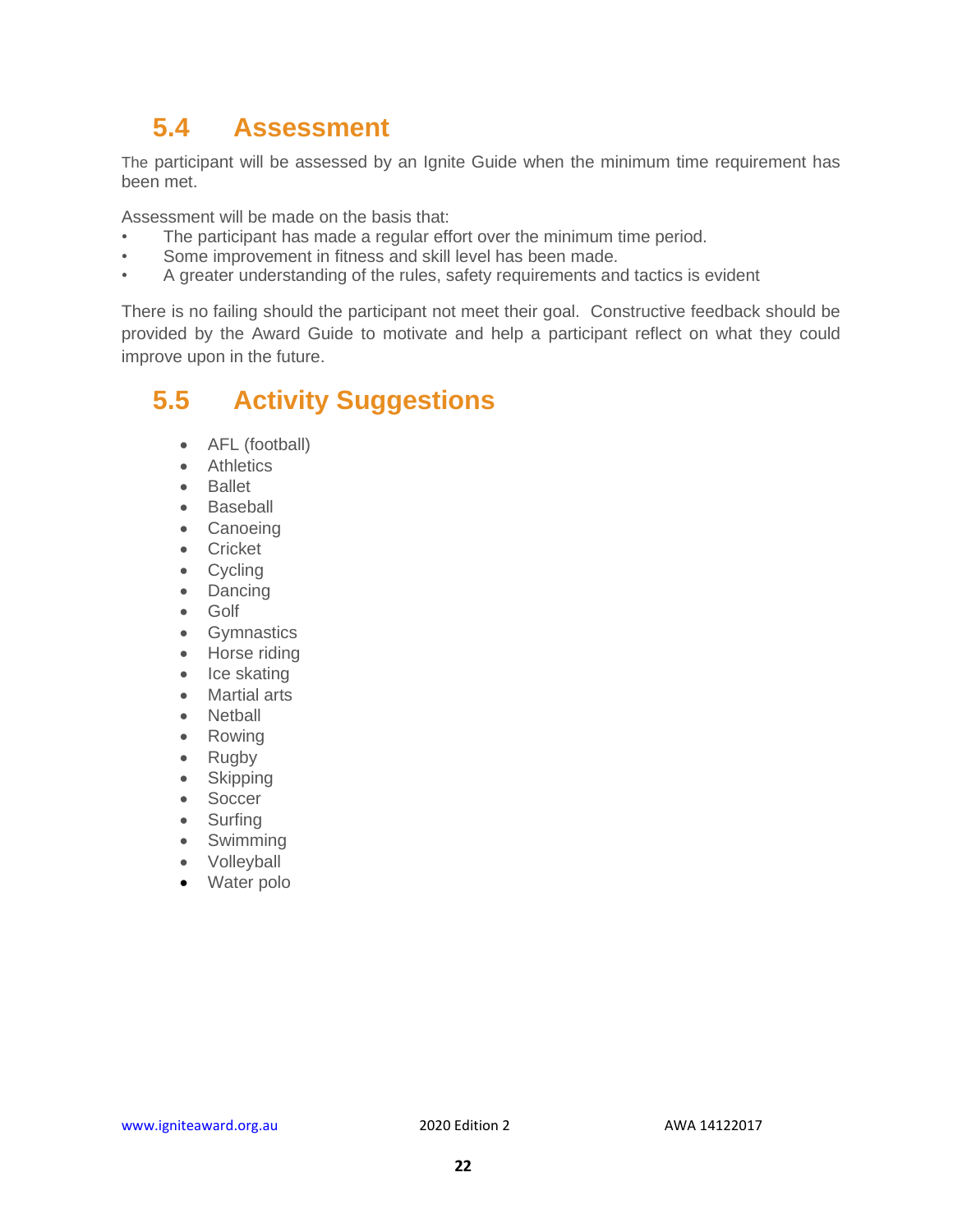## <span id="page-22-0"></span>**Chapter 6 Volunteering**

- **6.1 Volunteering Explained**
- **6.2 Requirements**
- **6.3 Reporting and Reflection**
- **6.4 Assessment**
- **6.5 Activity Suggestions**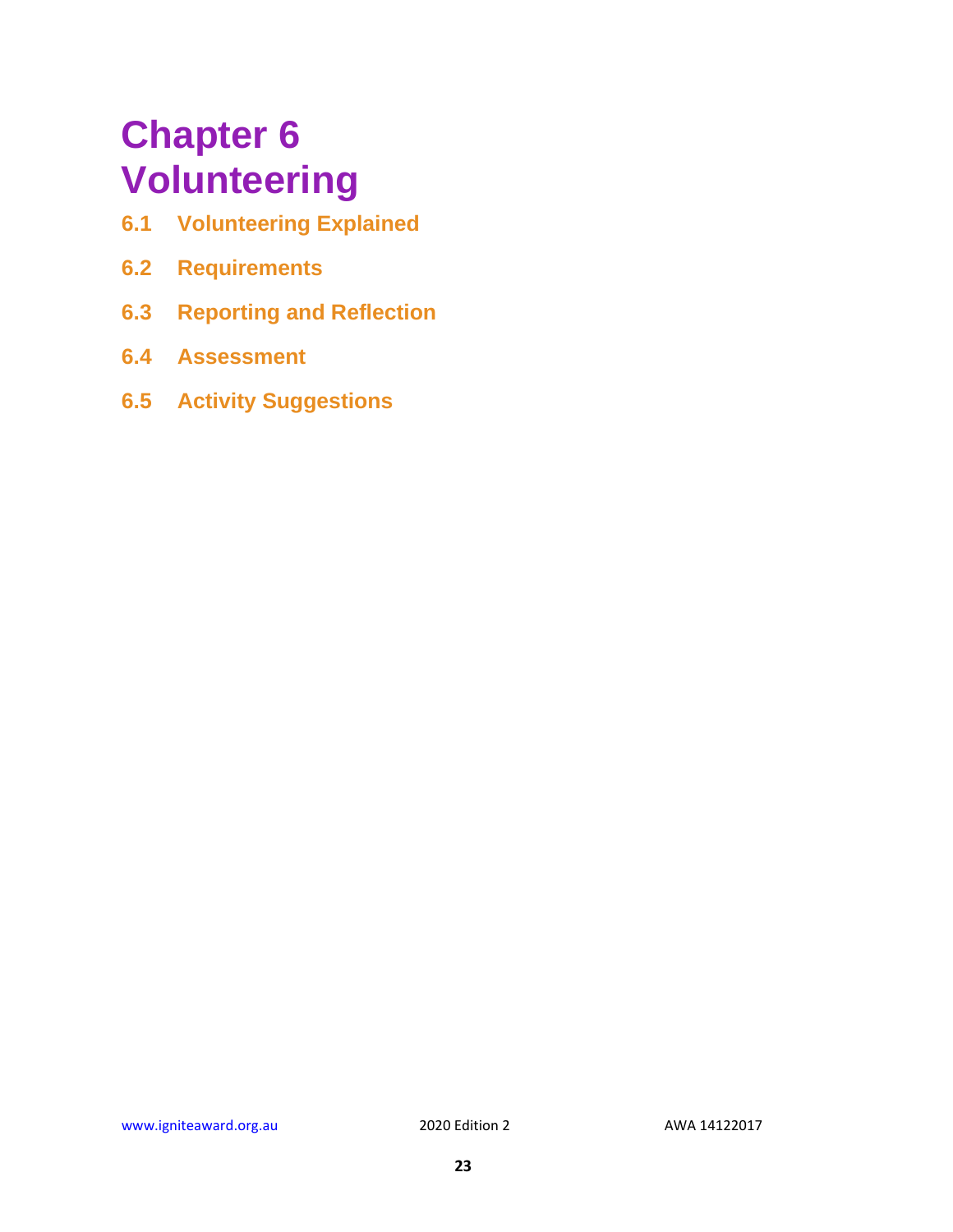## <span id="page-23-0"></span>**6.1 Volunteering Explained**

To develop and encourage a sense of community spirit and responsibility to others.

This part of Ignite Award encourages participants to realise that everyone should appreciate and understand what it means to help others, and what an important role volunteers play in the community. It is also designed to help participants develop a sense of involvement and responsibility to others. It is hoped that they will continue their commitment to community involvement after finishing Ignite Award.

A participant can either be actively involved in a volunteering action or use this opportunity to learn more about volunteer organisations prior to getting involved. This could be within school, sporting clubs or another organisation in the wider community.

## <span id="page-23-1"></span>**6.2 Requirements**

- Participants must show regular commitment and that they complete the majority of the required hours in their own time.
- Participants can complete the activities in a single session, however it is recommended and encouraged to undertake activities over a period of time.
- At the introductory stage of this activity, it is essential that the participant receive a brief but informative session on the needs of the community and how statutory and voluntary agencies provide assistance. The discussion could be taken by a teacher or an experienced member of a community organisation.
- The Ignite Guide must be qualified and/ or experienced in the chosen activity.
- The participant must be instructed by a volunteer (Award Guide) who is suitably qualified or experienced in the chosen activity.
- It is recommended that participants choose an activity outside one they would normally do during their school day.
- Participants can choose an activity which will be done independently, or within a group.
- The activity should involve some challenge and result in the gaining of new skills and knowledge.
- Participants may take on a new activity for each level, or spend more than one level on a particular activity. If using the same activity for a new level, participants will need to review and set a new goal.

| Level | <b>Minimum Time</b> |
|-------|---------------------|
|       | At least 3 hours    |
|       | At least 6 hours    |
| З     | At least 10 hours   |
|       | At least 15 hours   |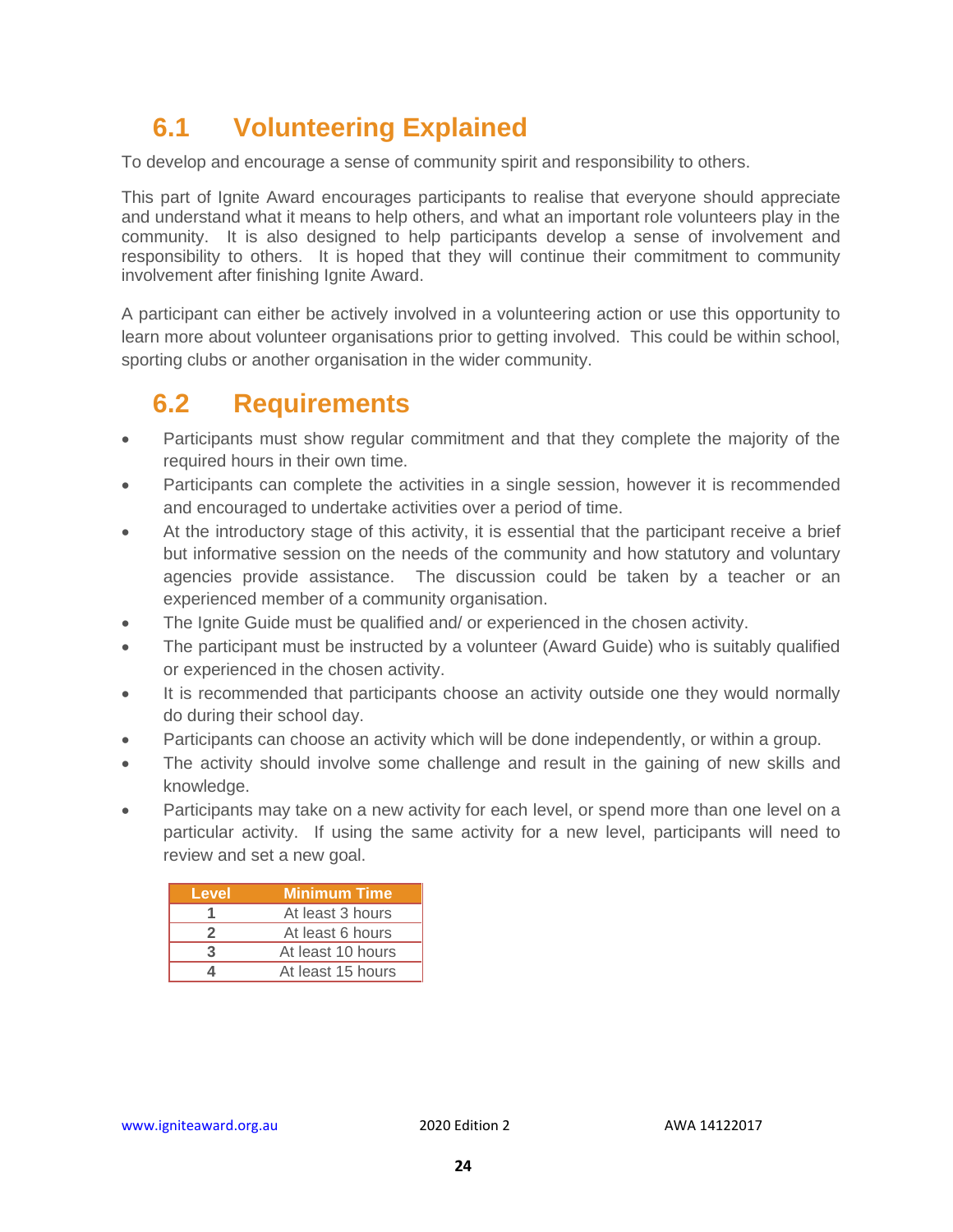## <span id="page-24-0"></span>**6.3 Reporting and Reflection**

It is recommended that participants present a brief report on completion of each activity. This may take the form of a written, oral or photographic record, or a combination of these. It should outline what was achieved, what was learned and some information about the activity/ venue/ location.

There is space provided in the Record Book for the report, but additional work may be requested. This brief report will help to consolidate what has been observed and learned and serve as a fitting conclusion to the activity.

#### <span id="page-24-1"></span>**6.4 Assessment**

The participant will be assessed by an Ignite Guide when the minimum time requirement has been met. Assessment will be based on the fulfilment of the basic requirements as listed and on;

- The participant's level of commitment, increased awareness of community needs
- Their performance and achievement of set goals.

There is no failing should the participant not meet their goal. Constructive feedback should be provided by the Award Guide to motivate and help a participant reflect on what they could improve upon in the future.

### <span id="page-24-2"></span>**6.5 Activity suggestions**

#### **AT SCHOOL**

- School councilor
- Tutoring
- Peer support
- Library assistant
- Fundraising
- Gardening
- Student newsletter
- Lunchtime group

#### **CHILDREN**

• Help at pre-school/ Kindy

#### **ENVIRONMENT**

- Litter collection
- Help to maintain walking tracks
- Cadet groups

#### **FUNDRAISING**

• For a community group or charity

#### **ELDERLY/UNWELL**

- Hospital visits
- School band playing at centers/ hospitals
- Reading for the elderly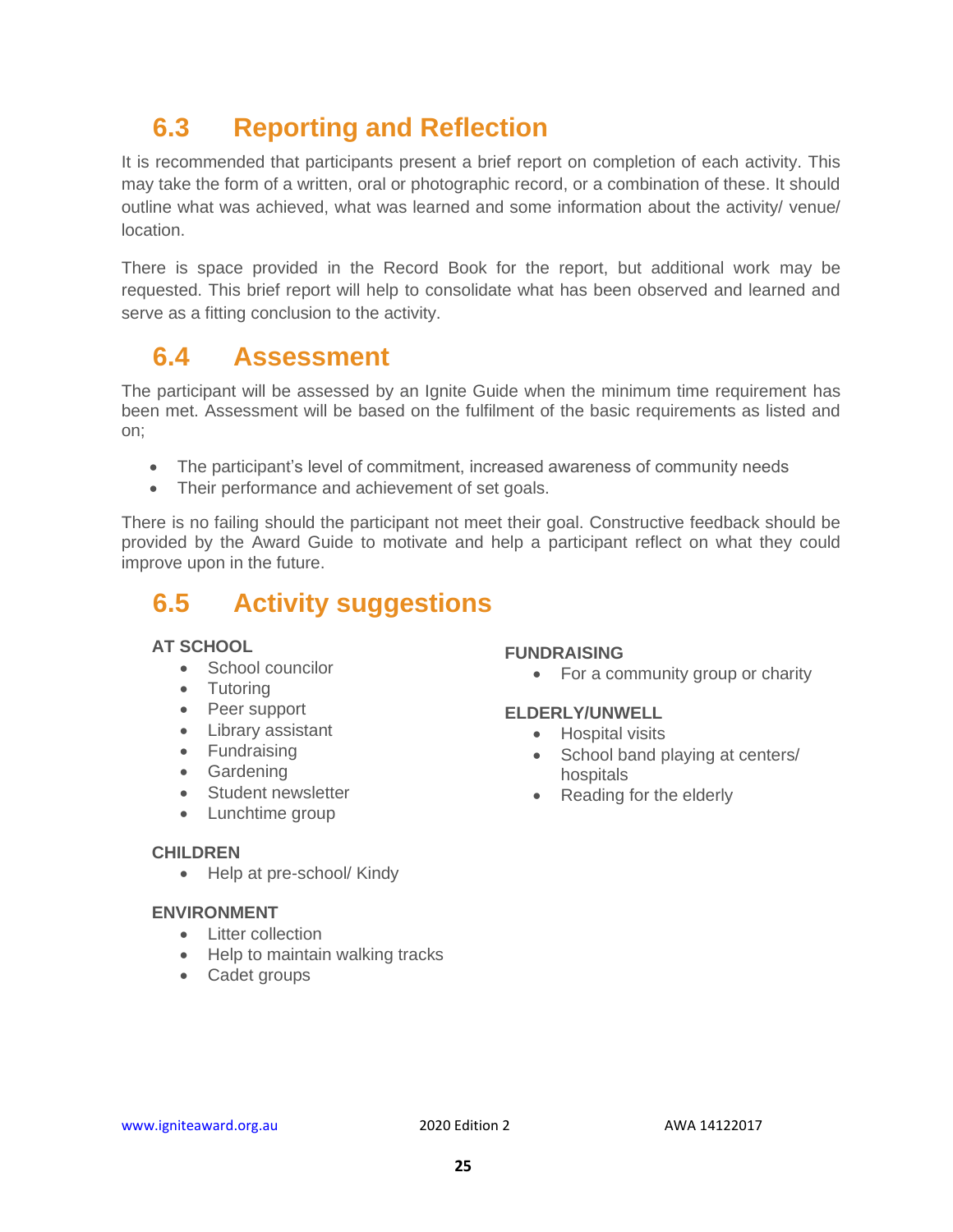## <span id="page-25-0"></span>**Chapter 7 Adventure**

- **7.1 Adventure Explained**
- **7.2 Requirements**
- **7.3 Reporting and Reflection**
- **7.4 Assessment**
- **7.5 Activity Suggestions**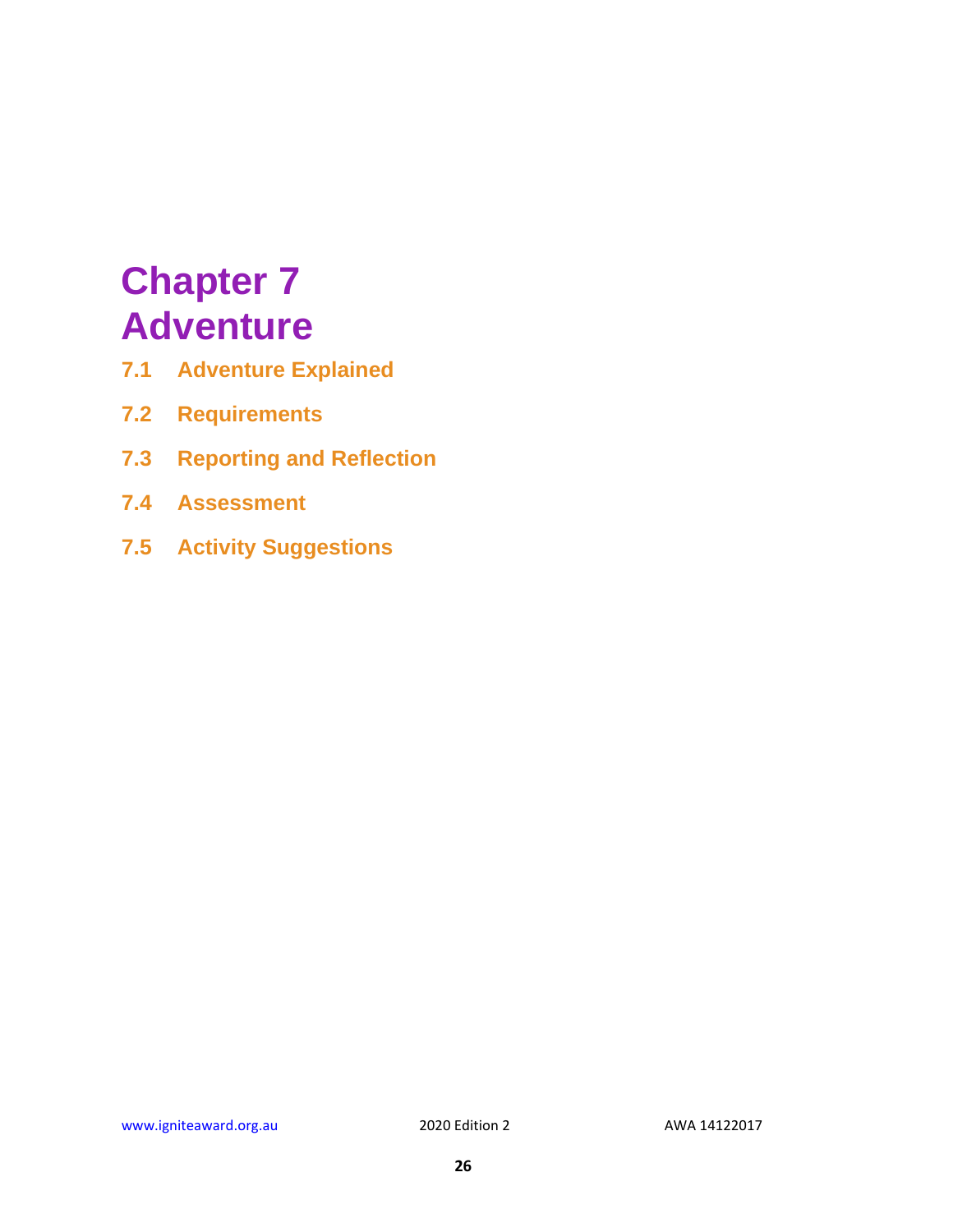#### <span id="page-26-0"></span>**7.1 Adventure Explained**

Encourage a spirit of adventure and increase confidence in unfamiliar places.

This exciting and challenging part of Ignite Award offers participants a chance to arrange an adventure away from home, such as an outdoor exploration which needs some planning, training and/or teamwork.

Before participants head out on their Adventure, they will need to do some preparation or training with help from someone who is experienced. This is to ensure that they are well prepared for the Adventure, and may include the following:

- Communication methods: use of mobile phones, meeting arrangements, contact numbers etc
- Obtaining equipment, food, water and clothing
- Becoming familiar with safety and first aid procedures
- <span id="page-26-1"></span>Map reading/ navigation

#### **7.2 Requirements**

- The Adventure must have a purpose rather than just journeying to a certain destination. The goal might be to find out more about a location, its history or geography.
- All Adventures must be supervised during the activity by an adult who accepts responsibility for the group while on the journey, and is satisfied that adequate training has been received. Supervising adults are to provide support without being intrusive, as this would negate the purpose of the activity.
- The participant must be taught by an Award Guide who is suitably qualified and/ or experienced in the chosen activity.
- It is necessary for the participant's Ignite Leader to be aware of other factors eg. existing plans for school camps and excursions, the level of family involvement and neighbourhood facilities when planning for this activity.
- The activity should involve some challenge and result in the gaining of new skills and knowledge.

| Level | <b>Minimum Time</b>                     |
|-------|-----------------------------------------|
|       | At least 3 hours                        |
|       | At least 6 hours                        |
|       | At least 8 hours                        |
|       | 2 days & 1 night                        |
|       | or 2 day trips of at least 6 hours each |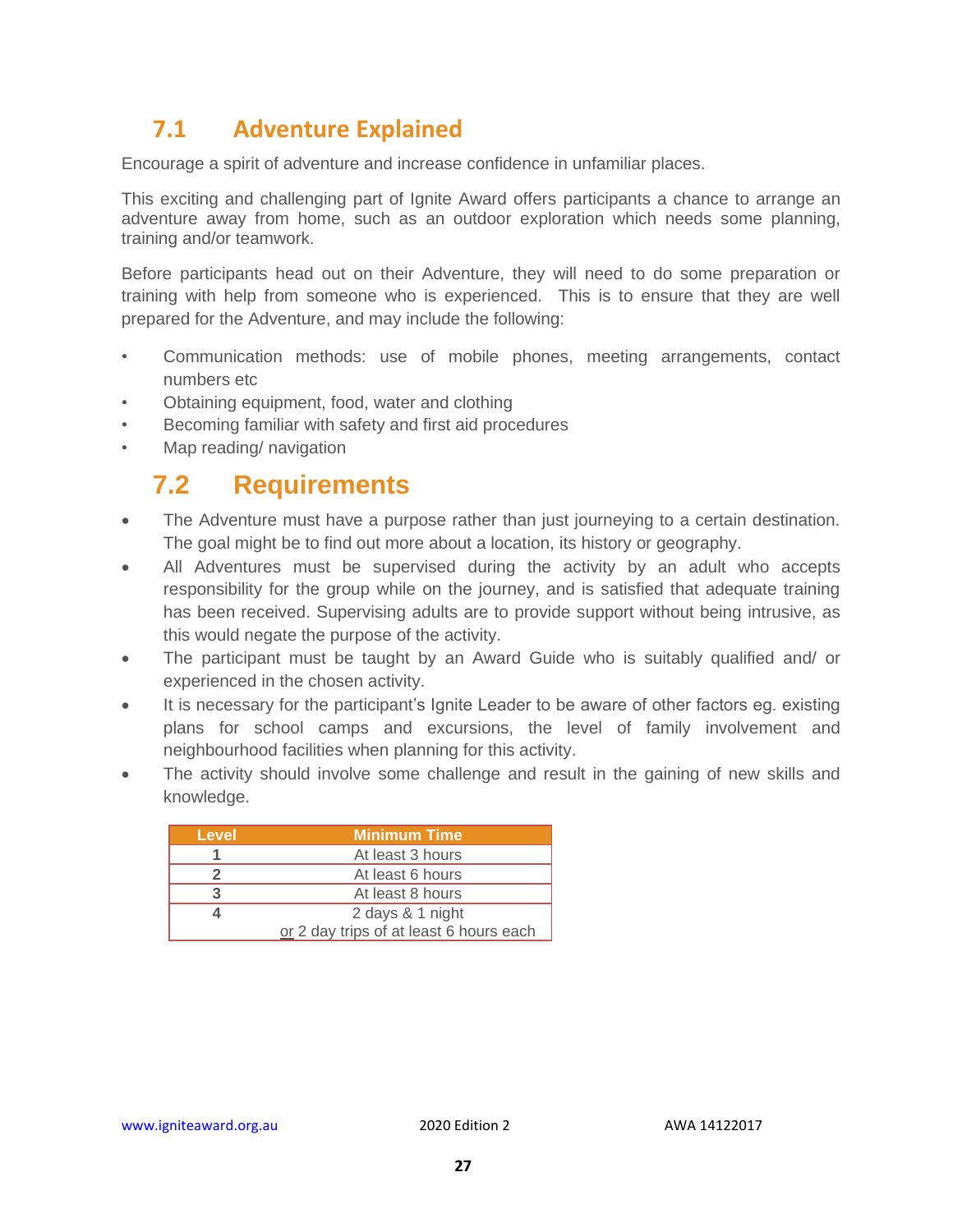## <span id="page-27-0"></span>**7.3 Reporting and Reflection**

It is recommended that participants present a brief report on completion of each Adventure. This may take the form of a written, oral or photographic record, or a combination of these. It should outline what was achieved, what was learned and some information about the Adventure.

There is space provided in the Record Book for the report, but additional work could also be requested. This brief report will help to consolidate what has been observed and learned and serve as a fitting conclusion to the activity.

#### <span id="page-27-1"></span>**7.4 Assessment**

The participant will be assessed by an Ignite Guide when the minimum time requirement has been met.

Assessment will be made on the basis that:

- The participant has made a regular effort over the minimum time period.
- Some improvement in skill level has been made.

In addition, it will be necessary for the participant to have developed some knowledge and skill in the chosen activity appropriate for their ability.

There is no failing should the participant not meet their goal. Constructive feedback should be provided by the Award Guide to motivate and help a participant reflect on what they could improve upon in the future.

## <span id="page-27-2"></span>**7.5 Activity suggestions**

#### **CANOEING**

• Nearby rivers and lakes

#### **CITY/ LOCAL SITES**

- Aquariums
- Art galleries
- Historical landmarks/ sites
- Libraries
- Museums
- Mountain ranges etc
- National Trust Properties
- Observatories
- Planetariums
- School camps and excursions will also provide many opportunities
- Zoo

#### **CYCLING**

- Local bike trails
- National parks
- State forests

#### **WALKING**

- National and Coastal parks
- Waterfalls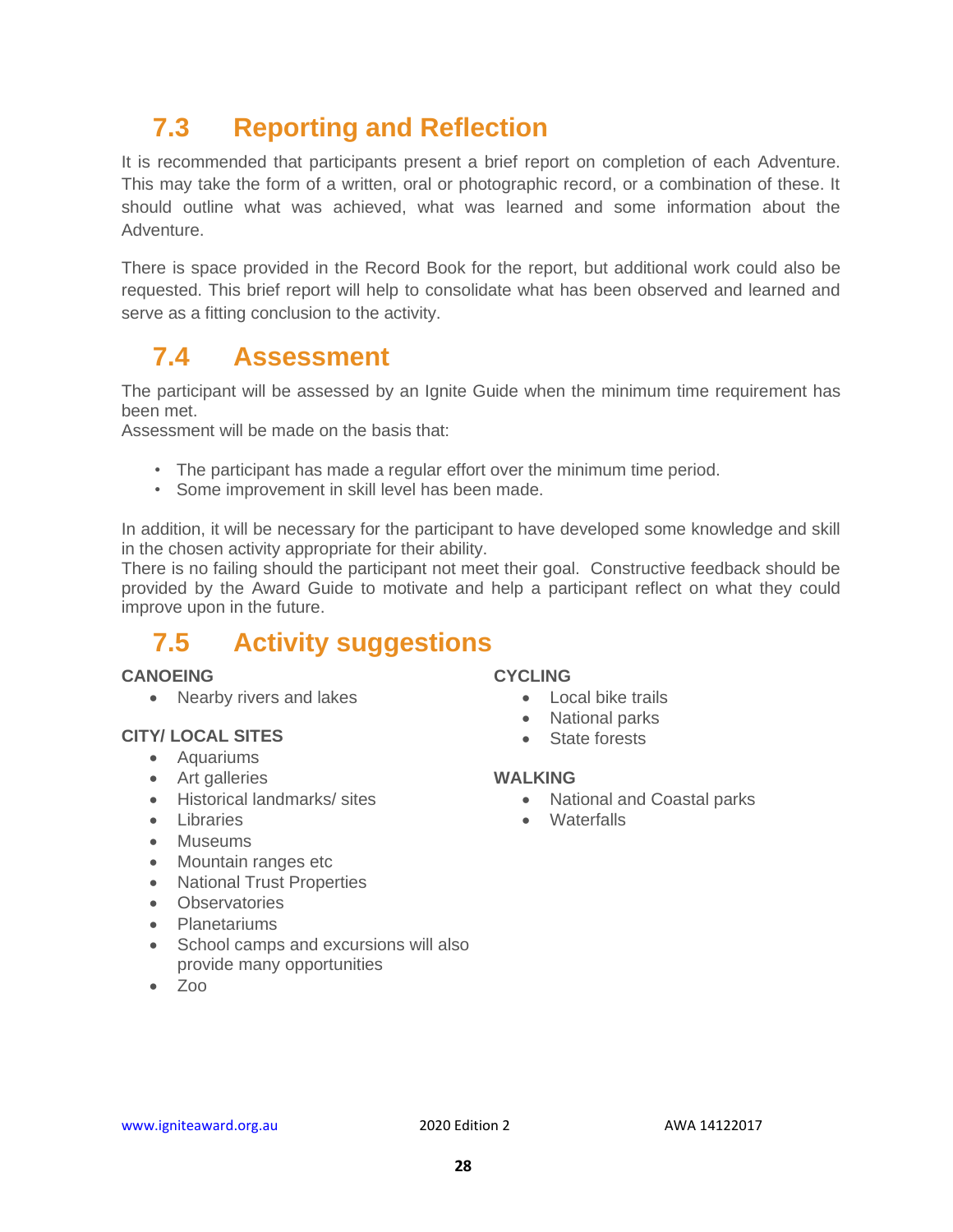## <span id="page-28-0"></span>**Chapter 8 Ignite Award Volunteer Code of Conduct**

**8.1 Ignite Award Volunteer Code of Conduct**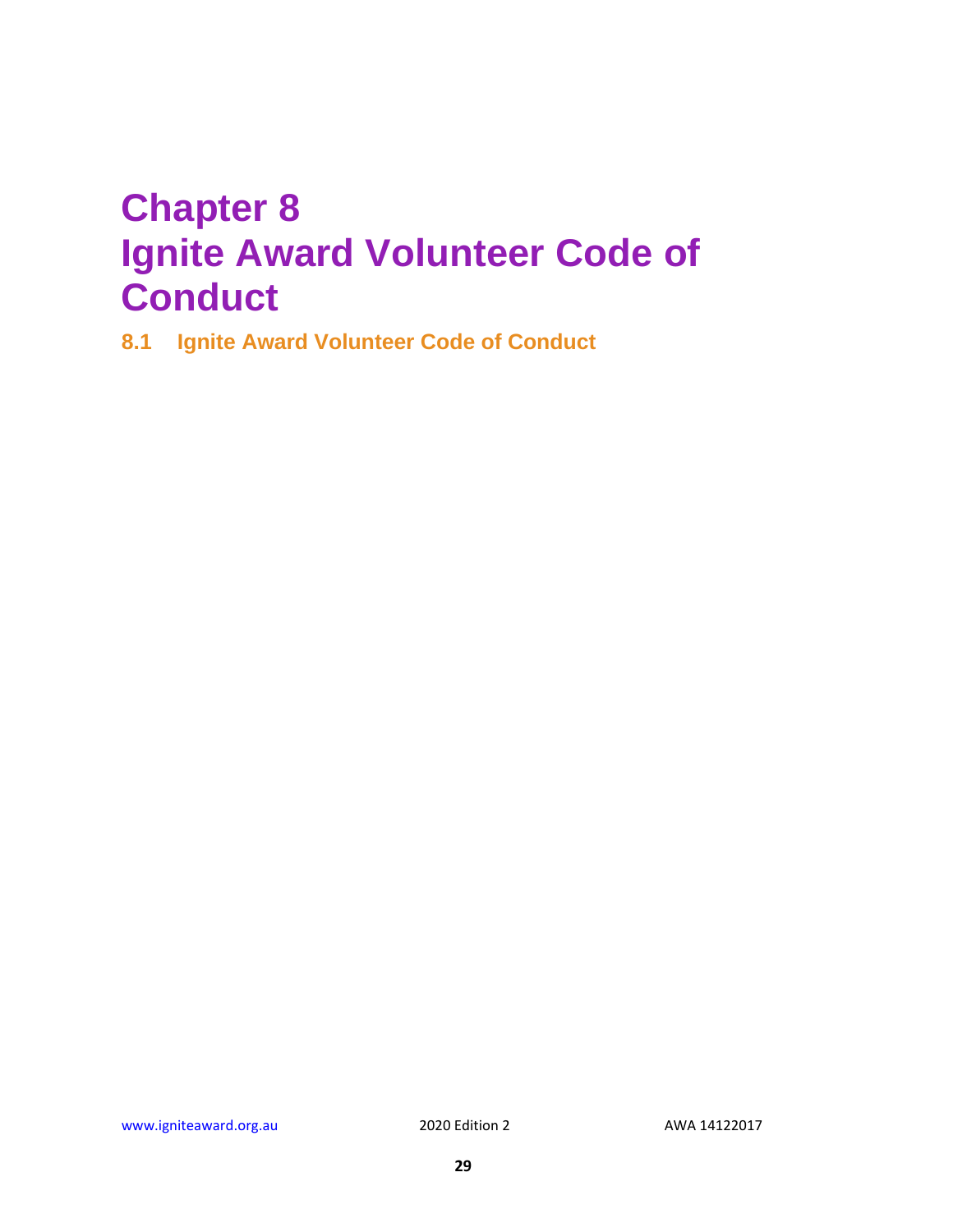#### **IGNITE AWARD VOLUNTEER CODE OF CONDUCT**

In consideration of the Award Agent, **Example 20** [name of school/ organisation/ group] approving me as an Volunteer in relation to the Ignite Award, I undertake that I will:

- 1. Comply with and exercise due care in carrying out my Roles and Responsibilities as outlined in the Ignite Award Reference Book available at www.igniteaward.org.au
- 2. Comply at all times with the requirements of the Ignite Award and with all applicable laws relevant to fulfilling my obligations to Awards WA.
- 3. Meet all applicable Child Protection Legislation requirements in my State/ Territory.
- 4. Undertake training and meet accreditation requirements, as appropriate.
- 5. Respect the privacy of persons served by Awards WA and hold, in confidence, sensitive, private and personal information collected in relation to the Ignite Award in accordance with the Privacy Policy of Awards WA [ABN 31 619 327 859] and the law (reports of child abuse or neglect will be handled under the relevant State/ Territory legislation).
- 6. Immediately advise the aforementioned Award Agent of any matter of which I am involved that has or could lead to criminal conviction. Advise the Award Agent of any Officer or employee of the Award Agent; or any Ignite Leader/ Guide/ Volunteer involved in the management and/ or delivery of the Ignite Award, who I believe has acted in a way which may be detrimental to the good name of the Awards WA.
- 7. Represent Awards WA with professionalism, dignity and pride, and be responsible for conducting myself with courtesy and appropriate behavior.
- 8. Undertake my role in a safe work environment. This includes: taking reasonable care for my own health and safety; ensuring that my conduct does not adversely affect the health and safety of others; compliance with any reasonable instructions relating to health and safety; and cooperation with any reasonable policy or procedure relating to health and safety that applies to me, my colleagues, people I am supervising or who are considered to be in my care.
- 9. Follow through and complete agreed tasks and commitments.
- 10. Conduct myself in a respectful manner, exhibit good conduct and be a positive role model.
- 11. Display respect and courtesy for participants of the Ignite Award, other Volunteers, staff, contractors and property.
- 12. Provide a safe environment by not harming youth or adults in any way, whether through discrimination, sexual harassment, physical force, verbal or mental abuse, neglect, or other harmful actions.
- 13. Work cooperatively as a team member with employees of Awards WA and other Volunteers.
- 14. Undertake to provide assessment for the Ignite Award only in areas where I am suitably qualified and/ or experienced.
- 15. Copy and distribute materials given to me only for the purposes of the Ignite Award and not otherwise use them without the prior written consent of Awards WA.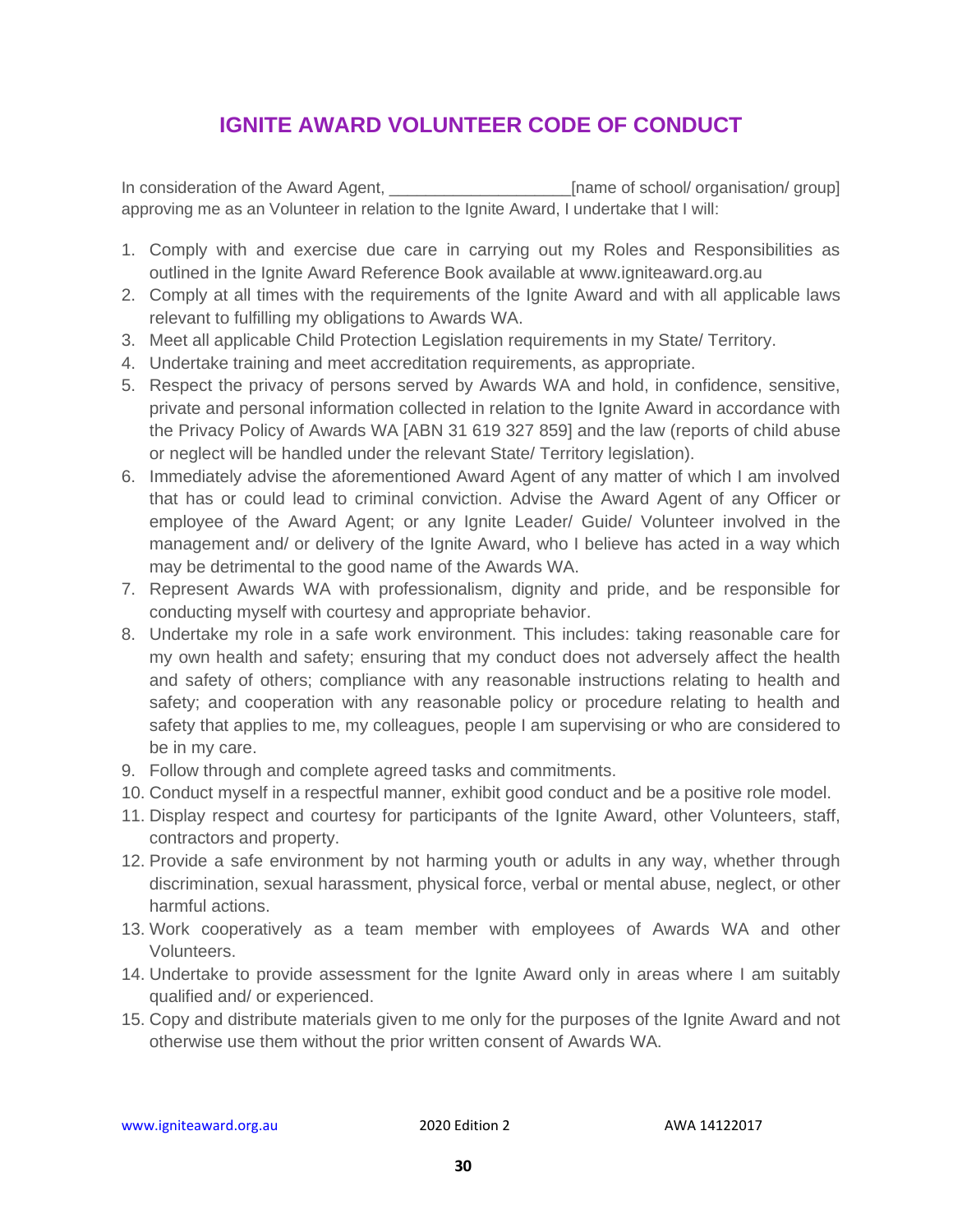- 16. Not use those materials in any way which would bring the Ignite Award and/ or Awards WA into disrepute.
- 17. Immediately stop use of all materials once my involvement with the Ignite Award ends.
- 18. Ensure that any improvements, developments, or new versions of the materials, including new materials I create based on or incorporating them, belong to Awards WA and I assign all rights, including intellectual property rights in them, to Awards WA.
- 19. Ensure that any documents, collateral, website pages or other items that utilise the Ignite Award logo meet all requirements of Awards WA.
- 20. Ensure that all new materials utilising the Ignite Award logo which contain interpretive content regarding the Ignite Award has been approved by Awards WA prior to being circulated. A copy of all such materials will be retained by Awards WA for reference purposes.

For the purposes of Awards WA, and therefore this document, a "Volunteer" means anyone over the age of 18 who assists with the Ignite Youth Award (Ignite Award), either in a paid or unpaid capacity. This includes all Ignite Leaders and Ignite Guides.